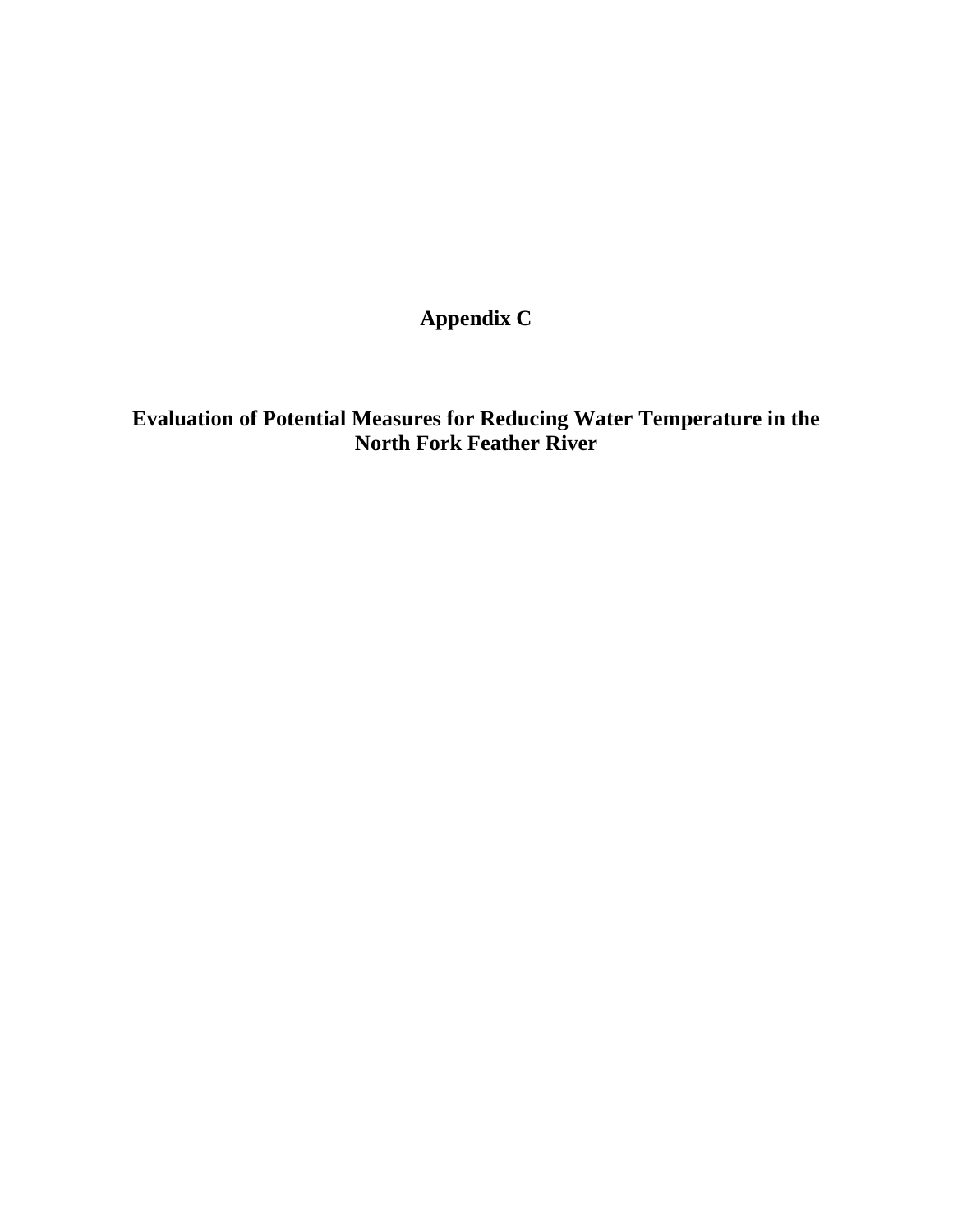# **EVALUATION OF POTENTIAL MEASURES FOR REDUCING WATER TEMPERATURE IN THE NORTH FORK FEATHER RIVER**

The purpose of this report is to present and describe a comprehensive set of measures that may potentially reduce water temperature along all or a part of the NFFR. The geographic scope of the measures covers the entire UNFFR Project area as defined in the NOP. The measures mainly consist of physical and operational changes to existing UNFFR Project facilities, but changes to other PG&E-owned and non-PG&E-owned facilities in the NFFR basin are considered as well. Watershed management actions that may potentially reduce temperature are included too.

The potential temperature reduction measures described herein derive from those described in PG&E's 24 Alternatives Report (PG&E 2005b) as well as others developed by the State Water Board team. A brief description of each potential measure and a preliminary evaluation of its effectiveness in reducing temperature or its feasibility, in terms of constructability, cost, or logistics, are provided. Some of the initial evaluations conclude that certain measures are clearly ineffective or infeasible because they would not be effective or they are extremely costly, and those measures have been eliminated from further consideration. A final list is provided that contains the measures passing the preliminary evaluation: These measure are eligible for selection and inclusion in Level 1 alternatives.

# **MEASURES ABOVE OR AT LAKE ALMANOR**

### **1. Increase release of cold water from Lake Almanor**

### *a. to Butt Valley Reservoir through closely controlled, selective withdrawal from the Prattville Intake by installing a thermal curtain or other device*

This measure consists of installing a thermal curtain in Lake Almanor at the existing Prattville Intake to cause colder water to enter the intake for release to the NFFR. PG&E evaluated six thermal curtains of different sizes and layouts and conducted physical model tests to compare and select the most effective and viable thermal curtain (IIHR, 2004). The most effective thermal curtain configuration is U-shaped, 900-feet x 770-feet x 900-feet. The most effective elevation of the curtain bottom is 4,455 ft (USGS datum). This configuration (without dredging of the Prattville Intake area) provides about 4.4 °C and 3.6°C water temperature reduction at the Butt Valley PH during July and August respectively at its normal operating discharge of 1,600 cfs. (Note: The impacts of different discharges on outflow temperatures were tested by PG&E using the physical model, but the impacts of ON/OFF peaking operations on outflow temperatures were not tested).

PG&E also considered installing a submerged hooded pipeline at the existing Prattville Intake to cause colder water to enter the intake for release to the NFFR. PG&E evaluated two configurations (long and short) of a submerged hooded pipeline (three 12-foot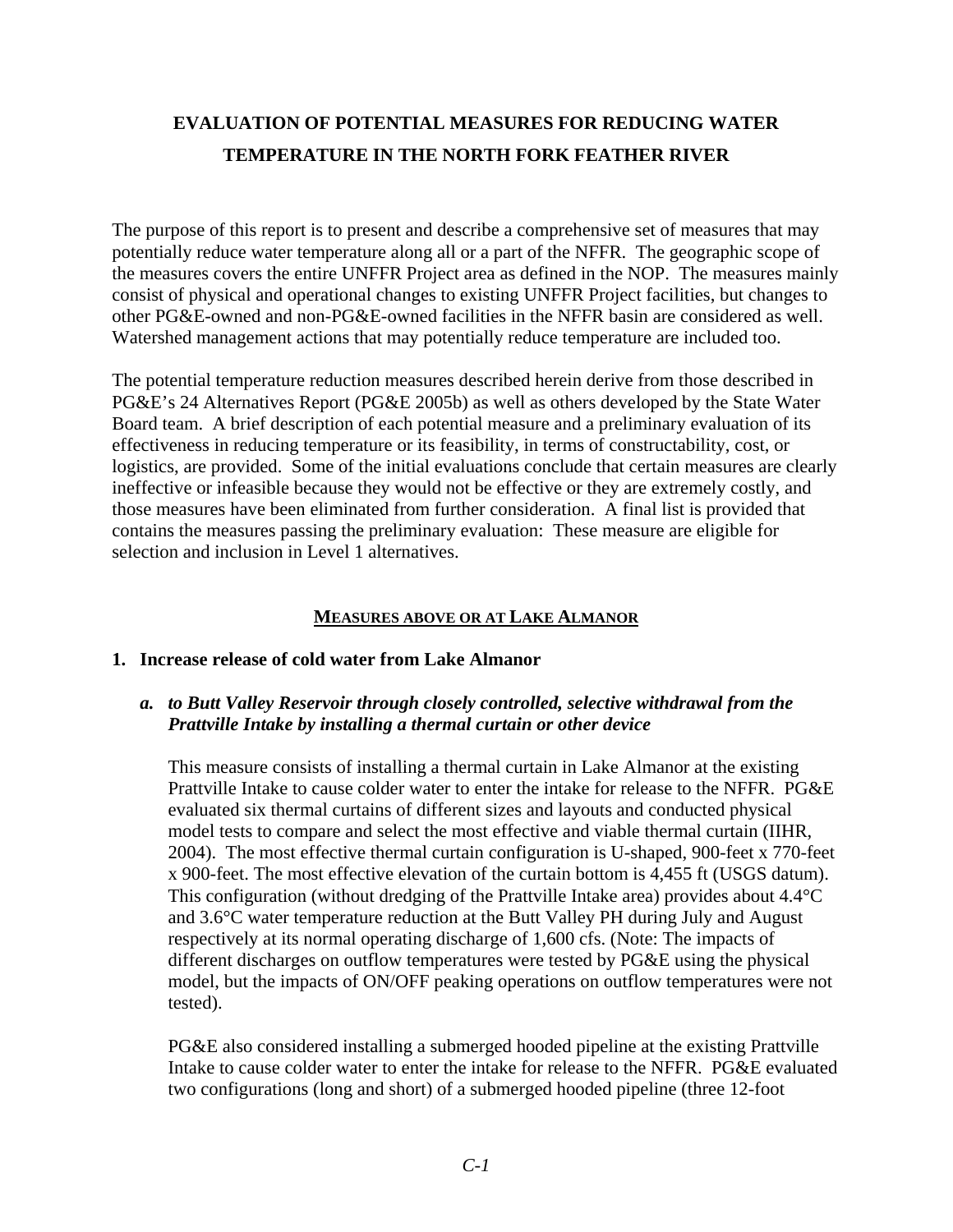diameter pipes) and conducted physical model tests to compare and select the most effective and viable measure between the submerged hooded pipeline and thermal curtain. The thermal curtain measure was determined to be more effective.

Conclusion: Consider this measure.

# *b. to the Seneca Reach through selective withdrawal from the existing Canyon Dam Outlet*

This measure consists of re-operating the existing Canyon Dam Outlet to selectively withdraw warmer surface water through the high level outlet gates during the spring in a manner that would preserve more cold water in Lake Almanor and make it available for release to the NFFR through the Prattville Intake. During the summer, selectively release cold water to the Seneca Reach through the low level outlet at Canyon Dam. Evaluation of selective operation of the high/low outlet gates by PG&E indicated only a slight benefit was achievable; about 0.1°C cooler in water temperatures in Lake Almanor at the Prattville Intake. Such minor water temperature reduction at Prattville Intake would not produce measurable water temperature benefits in the Belden, Rock Creek, Cresta and Poe reaches.

Conclusion: Eliminate this measure.

# *c. to Butt Valley Reservoir through reduced withdrawal from the Prattville Intake*

This measure consists of reducing Butt Valley Powerhouse flows so that cooler water is drawn from Lake Almanor and subsequently released to the NFFR system from the Butt Valley Powerhouse. It is expected that reducing Butt Valley Powerhouse flows to a point that allows selective cold water withdrawal would result in measurable water temperature reduction to the Belden, Rock Creek, Cresta and Poe reaches. Data collected by PG&E in August 1994 suggests that reduced intake velocities at the Prattville Intake and the resulting decrease of Butt Valley PH discharge to below 800 cfs will result in selective withdrawal of colder water from Lake Almanor.

Conclusion: Consider this measure.

# *d. to the Seneca Reach through increased cold water releases from the Canyon Dam lowlevel outlet*

This measure consists of increasing the magnitude of cold water releases to the NFFR from the Canyon Dam Outlet low level gate. The amount of temperature reduction of this measure depends on the relative magnitude of the Canyon Dam releases and Caribou PH discharges. Increasing Canyon Dam releases would reduce warming in the Seneca Reach (Figure 1 shows that warming in the Seneca Reach above Caribou PH would reduce by about 1°C if dam release increases from 80 cfs to 400 cfs). Increasing Canyon Dam releases would enhance water temperature reduction in Belden Reservoir, which would benefit all downstream reaches. Increasing Canyon Dam release would require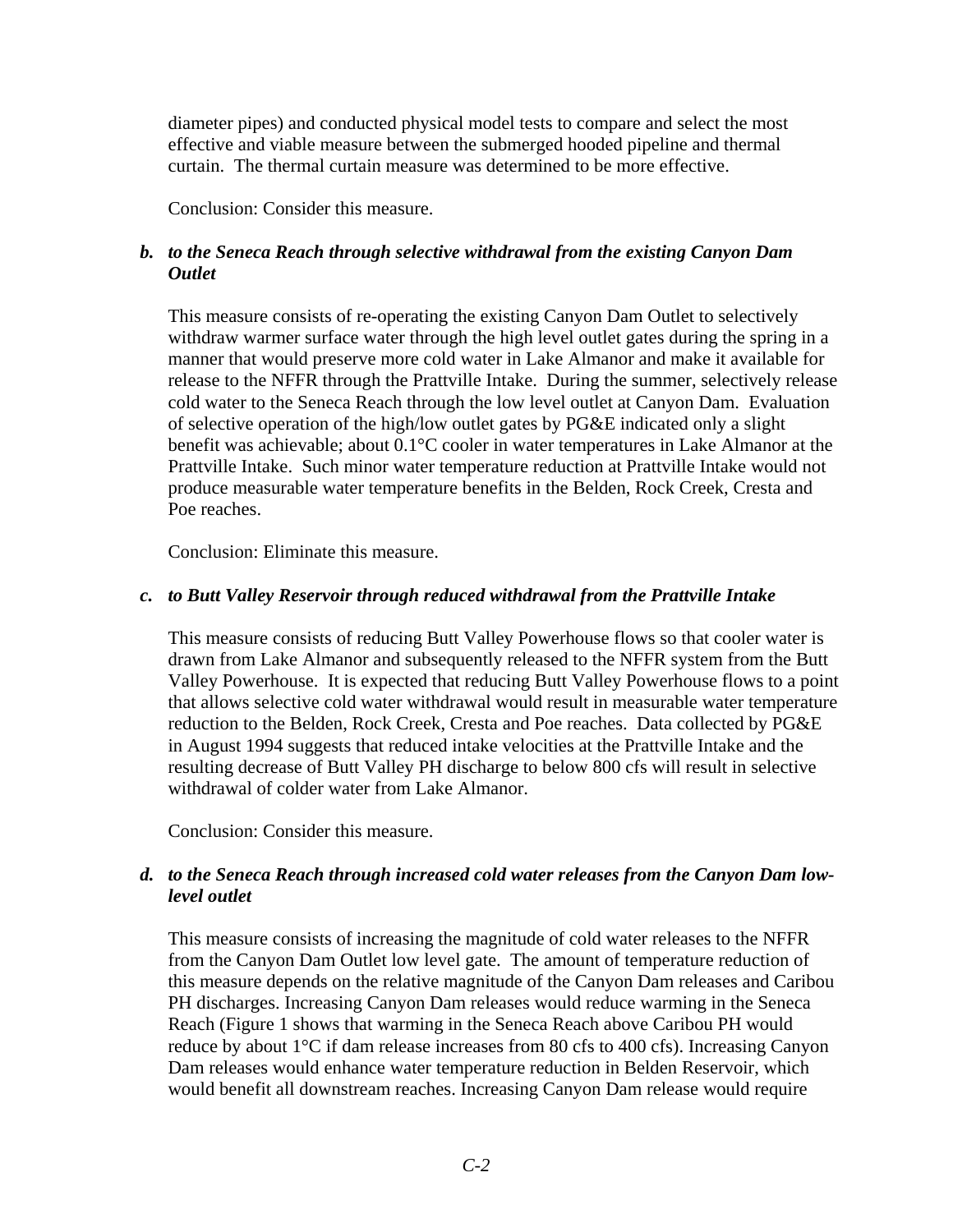decreasing Prattville Intake release commensurately to avoid lake level fluctuation or changes from the operating rules agreed to in the Partial Settlement Agreement.

Conclusion: Consider this measure.

# *- Enhancement measure for both 1a and 1b would be to dredge the lake bottom levees in the Prattville Intake area*

This measure consists of dredging of the Prattville Intake area and the nearby underwater channel at Lake Almanor exclusively or in combination with installing a thermal curtain or submerged pipeline to cause colder water to enter the intake for release to the NFFR. Physical model tests were conducted by PG&E to compare and select the most effective and viable combination of dredging, submerged pipeline and thermal curtain. Dredging alone provides about 1.4°C and 1.6°C water temperature reduction at the Butt Valley PH during July and August respectively at its normal operating discharge of 1,600 cfs (IIHR, 2004).

Conclusion: Consider this measure.

# *- Enhancement measure for 1a to 1d would be to increase the inflow supply of cooler water into Lake Almanor (to prevent depletion of the hypolimnion).*

• *by constructing an expansive, high-capacity wellfield that would pump directly from the basalt aquifer discharging to Big Springs/northeastern Lake Almanor. The pumped cold water could be discharged either (a) to the lake hypolimnion from where it would flow submerged to the Prattville Intake, or (b) conveyed by pipeline laid along the lakebed and connected for direct discharge into the Intake.* 

This enhancement measure consists of constructing a high-capacity wellfield near Big Springs and pumping the cold groundwater (about 8°C) and conveying it by pipeline either to the lake hypolimnion from where it would flow submerged to the Prattville Intake or by pipeline laid along the lakebed and connected, for direct discharge, to the Intake for release to the NFFR. Constructing a high-capacity wellfield near Big Springs and pumping the cold groundwater directly into the Prattville Intake would reduce outflow temperature at Butt Valley PH by about 1°C for every 100 cfs of the pumped groundwater at the powerhouse's normal operating discharge of 1,600 cfs (Figure 2). Little information is available on the hydrogeology and development potential of the basalt aquifer at Lake Almanor. Extensive field investigation would be required to evaluate the feasibility of this measure.

Conclusion: Consider this measure.

• *by connecting a conduit to the Hamilton Branch tailrace that extends out into the depths of Lake Almanor to replenish the hypolimnion with cool water.*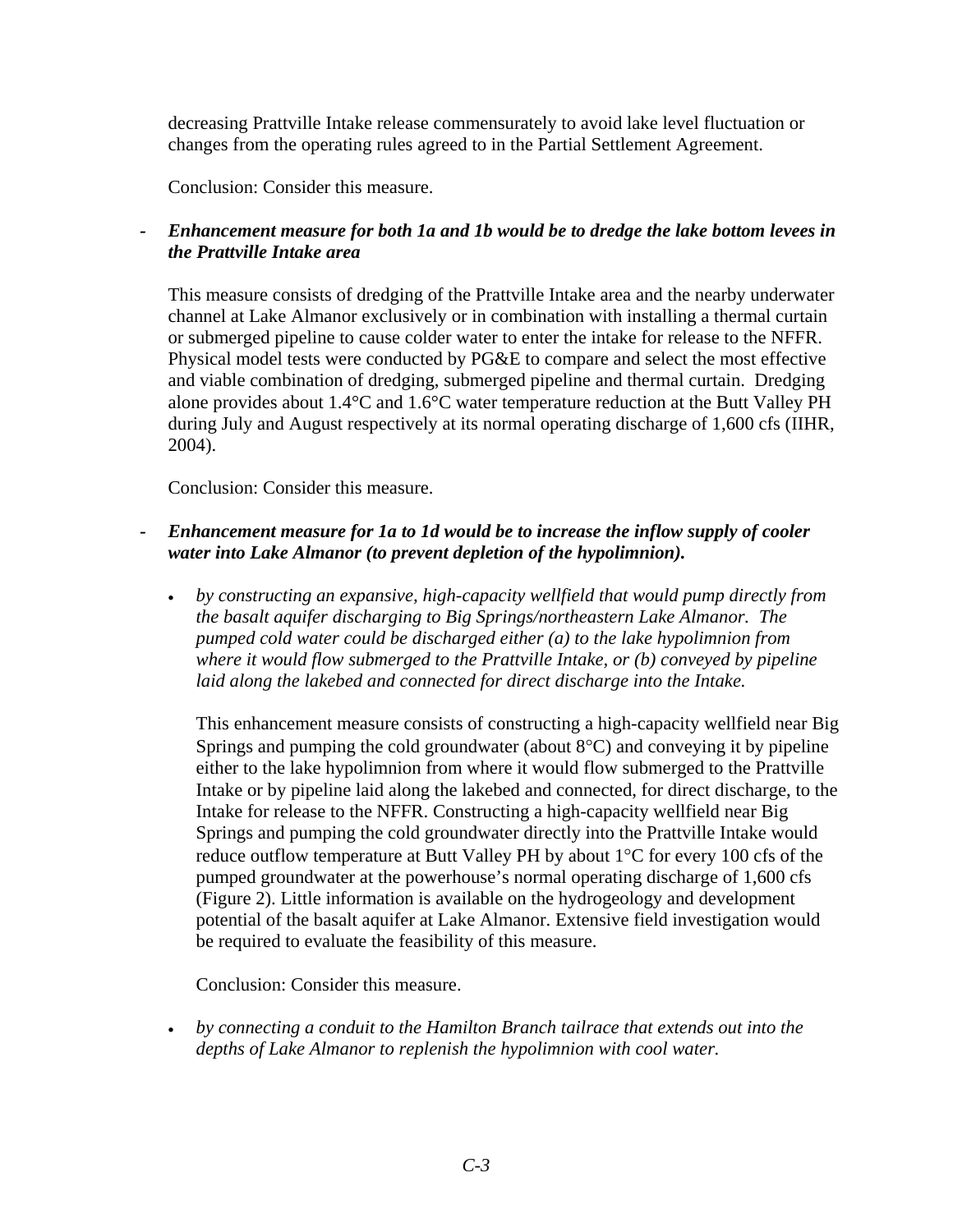This enhancement measure consists of connecting a conduit to the Hamilton Branch tailrace that extends out into the depths of Lake Almanor to replenish the hypolimnion with cool water. The Hamilton Branch PH discharge temperatures are variable (range from 12°C to 19°C) and depend on the regulated discharge. When the powerhouse flows are greater than about 50 cfs, the powerhouse discharge temperatures are considerably warmer (by up to 5°C). Therefore replenishing Lake Almanor hypolimion using Hamilton Branch PH discharges would not be a reliably effective water temperature reduction measure.

Conclusion: Eliminate this measure.

• *by purchasing water rights along the UNFFR and Hamilton Branch above Lake Almanor and transferring the water rights to instream use or changing the point of diversion to below Oroville thereby causing cooler inflows into Lake Almanor by preventing the warming effect of diversions and return flows above the lake.* 

The UNFFR above Chester is close to natural and Hamilton Branch above Lake Almanor is natural except the use by PG&E. Therefore, this enhancement measure would not be an effective water temperature reduction measure.

Conclusion: Eliminate this measure.

• *by reducing warming along the UNFFR and Hamilton Branch above Lake Almanor by increasing shading through planting of vegetation thereby causing cooler inflows.* 

Observed average water temperatures in July 2002 at the upper NFFR and Hamilton Branch above Lake Almanor were 15.7°C and 12.0°C respectively. These cool water temperatures suggest that warming in these streams is not important. It is expected that the benefit of increasing shading along these two streams would be minimal. Therefore, this enhancement measure would not be an effective water temperature reduction measure.

Conclusion: Eliminate this measure.

## *- Enhancement measure for 1a to 1d would be to raise the elevation of the dam/spillway and/or seasonal operating levels of the lake to raise the level of the top of the hypolimnion and increase its overall volume.*

This measure consists of raising the elevation of the dam/spillway and/or seasonal operating levels of the lake to increase the hypolimnion depth. The purpose would be to increase the storage volume of the hypolimnion and to enhance the hydraulic conveyance of cold water to the Prattville Intake. Lake Almanor subsurface hydraulics limits the amount of cold water that can be conveyed through the hypolimnion to the Prattville Intake. Increasing the depth of the hypolimnion may enhance cold water withdrawal by improving hydraulics. This benefit would need to be analyzed and tested through physical modeling or numerical modeling.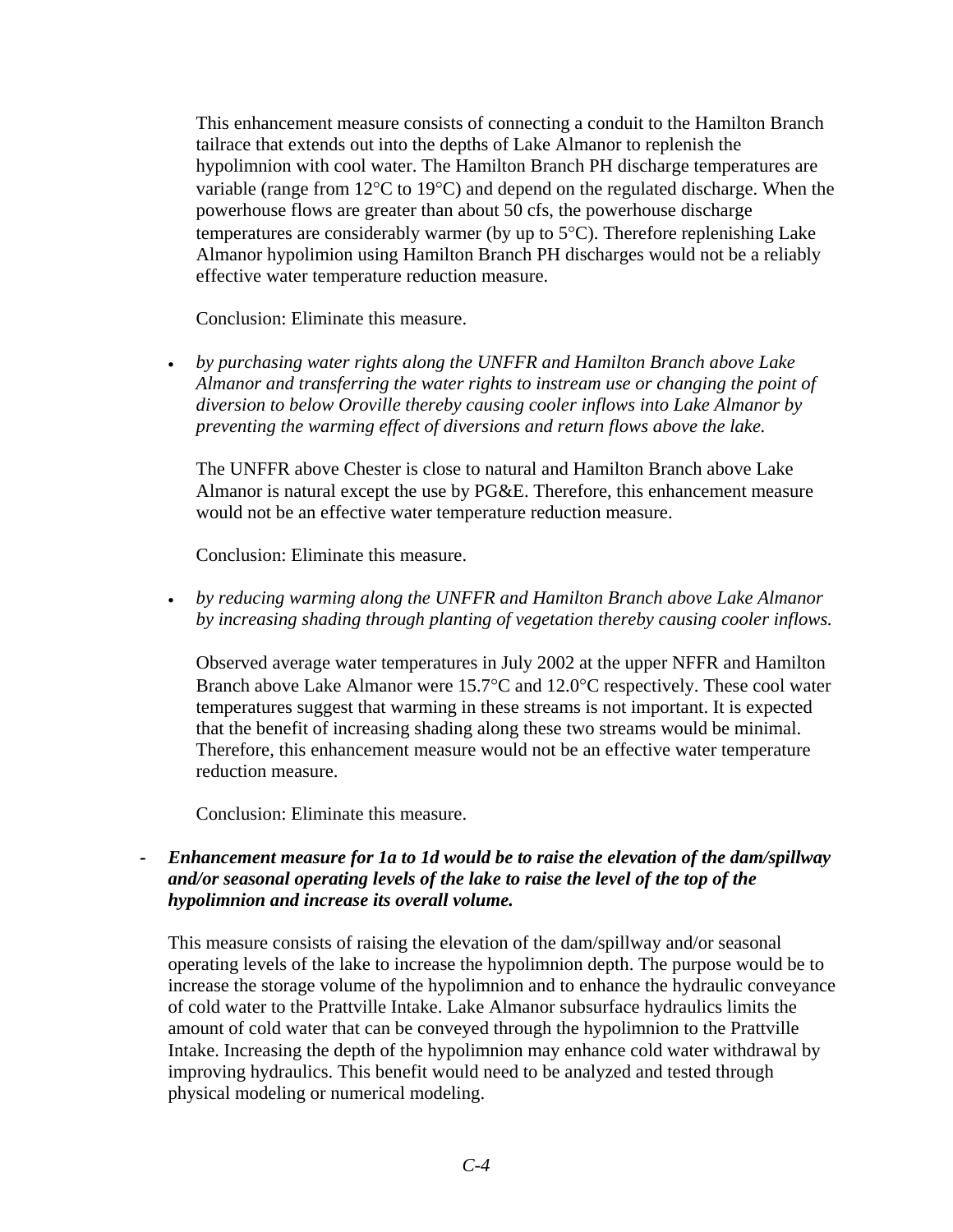The maximum operating water level allowed by the DWR/DSOD is elevation 4,504 ft (USGS datum). PG&E right-of-way for flooding on waterfront lands is 4,510 ft (USGS datum). Raising the dam would require significant and costly modifications to the dam, as well as costly modifications to affected waterfront structures and the purchase of rightof-way to flood waterfront lands.

Conclusion: Eliminate this measure.

# **MEASURES AT BUTT VALLEY RESERVOIR**

### **2. Increase release of cold water from Butt Valley Reservoir**

### *a. to Belden Reservoir through preferential use of Caribou PH #1*

This measure consists of preferentially operating the Caribou No. 1 Powerhouse over the Caribou No. 2 Powerhouse, thereby drawing cooler water from Butt Valley Reservoir for release to the NFFR. Because the Caribou No. 1 Powerhouse water intake is located in a deeper portion of Butt Valley Reservoir than the Caribou No. 2 Powerhouse water intake, it has better access to the deeper cooler water. A special operational test conducted with the exclusive use of Caribou No. 1 Powerhouse during the 8-day period of 7/18/2003 – 7/25/2003 resulted in downstream water temperature reductions of 3.0°C at Belden Reservoir, 2.5°C below Belden Dam, 1.1°C below Rock Creek Dam, 0.3°C below Cresta Dam, and 0.3°C below Poe Dam. The discharge water temperature from Caribou No. 1 Powerhouse during the test period increased steadily from 16.4°C to 18.4°C (see Table 1 and Figure 3). This special test provided very important information: Decreasing water temperature in Belden Forebay from approximately 20°C to 17.5°C would have minimal benefit in water temperature reduction below Cresta Dam and Poe Dam.

Conclusion: Consider this measure.

### *b. to Lower Butt Creek through releases from a new low level Butt Valley Dam Outlet*

This measure consists of constructing a low level outlet at Butt Valley Dam and releasing water from the outlet and reducing Caribou Powerhouse flows so that cooler water is drawn from the new outlet and subsequently released to the NFFR. The Caribou No.1 Intake is located at an invert elevation of 4,077 ft (USGS datum), which is a low level intake. Constructing a new low level outlet at the dam, which would be close to the Caribou No.1 Intake, is not necessary because Caribou No.1 already provides a means for delivering cool Butt Valley Reservoir water to Belden Reservoir. This measure is not a necessary water temperature reduction measure.

Conclusion: Eliminate this measure.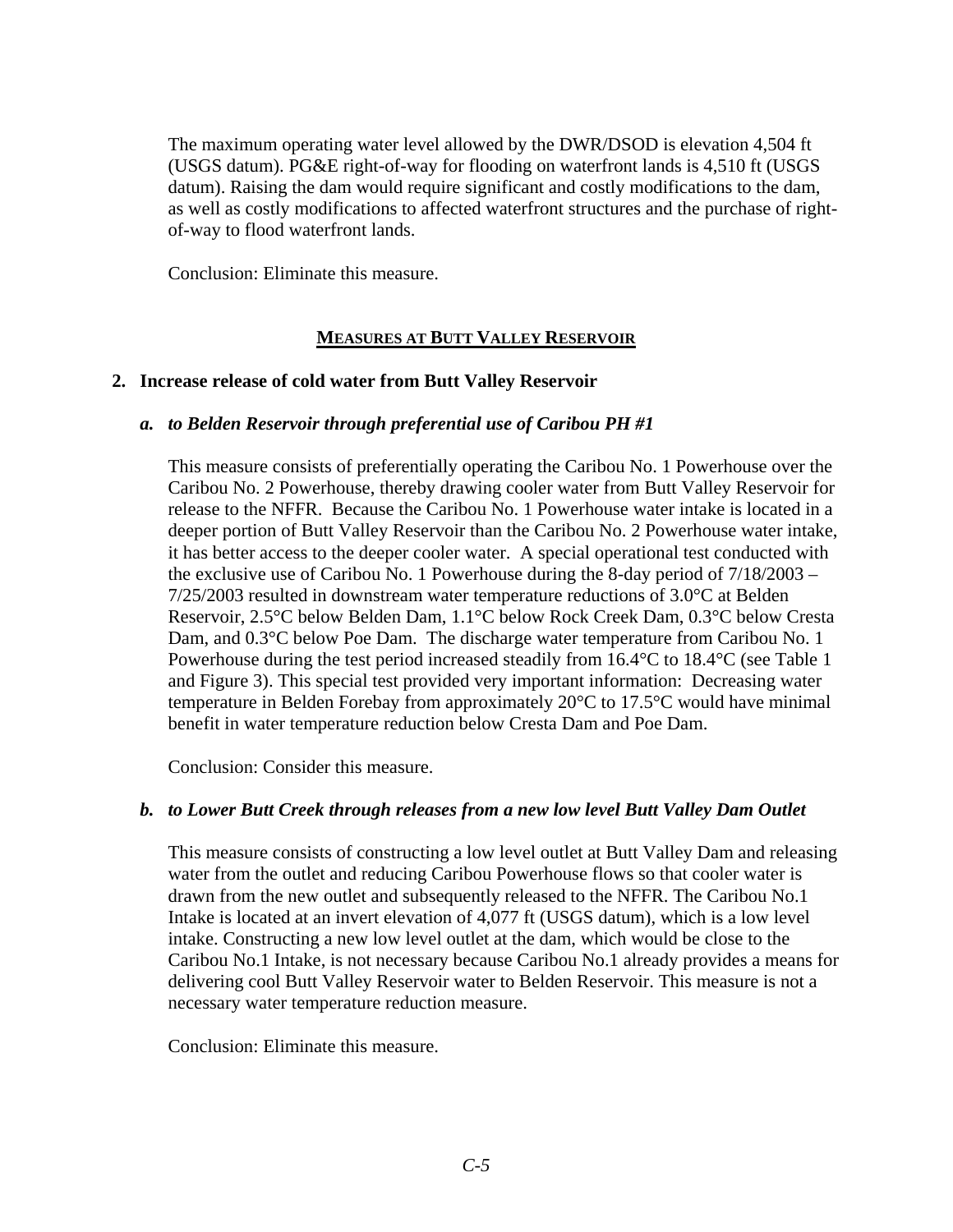## *c. to Belden Reservoir by directly conveying Butt Valley PH discharge to Butt Valley Reservoir near the Caribou Intakes.*

This measure consists of constructing a 5 mile pipeline laid along the bed of Butt Valley Reservoir for conveying Butt Valley PH discharge to Butt Valley Reservoir near the Caribou Intakes for the purpose of reducing warming that occurs as the water flows through Butt Valley Reservoir. Under this measure, outflow temperature from the Caribou PH would be the same as the discharge temperature at Butt Valley PH. This measure would reduce outflow temperature from Caribou PH by 1°C to 2°C in July and August under existing intake configurations.

Conclusion: Consider this measure.

# *- Enhancement measure for 3a would be to construct a "crossover" conduit connecting Caribou No. 1 to Caribou No. 2.*

This enhancement measure consists of constructing a conduit connecting Caribou No.1 to Caribou No.2. This would enable drawing cooler water from Butt Valley Reservoir while using the higher efficiency turbine of Caribou No.2. This is primarily a power generation enhancement measure with some additional temperature reduction benefit attributable to preferential use of Caribou No.1.

Conclusion: Consider this measure.

### *- Enhancement measure for both 3a and 3b would be to install thermal curtain across Butt Valley Reservoir at the Butt Valley PH and Caribou Intake.*

This enhancement measure consists of installing a combination of one thermal curtain at the Prattville Intake in Lake Almanor and two thermal curtains in Butt Valley Reservoir, with dredging of the Prattville Intake. PG&E conducted physical model tests to compare and select the most effective and viable combination of dredging, submerged pipeline and thermal curtain. The most effective thermal curtain with dredging provides 5.8°C and 5.2°C water temperature reduction at the Butt Valley PH during July and August respectively at its normal operating discharge of 1,600 cfs. (Note: The impacts of ON/OFF peaking operations on outflow temperatures were not tested).

Warming in Butt Valley Reservoir is about 1°C - 2°C in July and August under existing conditions. Warming in Butt Valley Reservoir would be more pronounced if the Prattville thermal curtain was installed and cooler water entered the reservoir. PG&E investigated measures to minimize Butt Valley Reservoir warming under the Prattville thermal curtain condition. PG&E considered two potential thermal curtain options in Butt Valley Reservoir: (1) two thermal curtains, one installed up-reservoir near the Butt Valley Powerhouse discharge and another installed down-reservoir near the Caribou No. 1 and No. 2 intakes, (2) one thermal curtain installed up-reservoir only. On average, the two curtain option (with the Prattville thermal curtain installed) resulted in reduced warming in Butt Valley Reservoir of about 0.9 to 2.5ºC for July and August based on the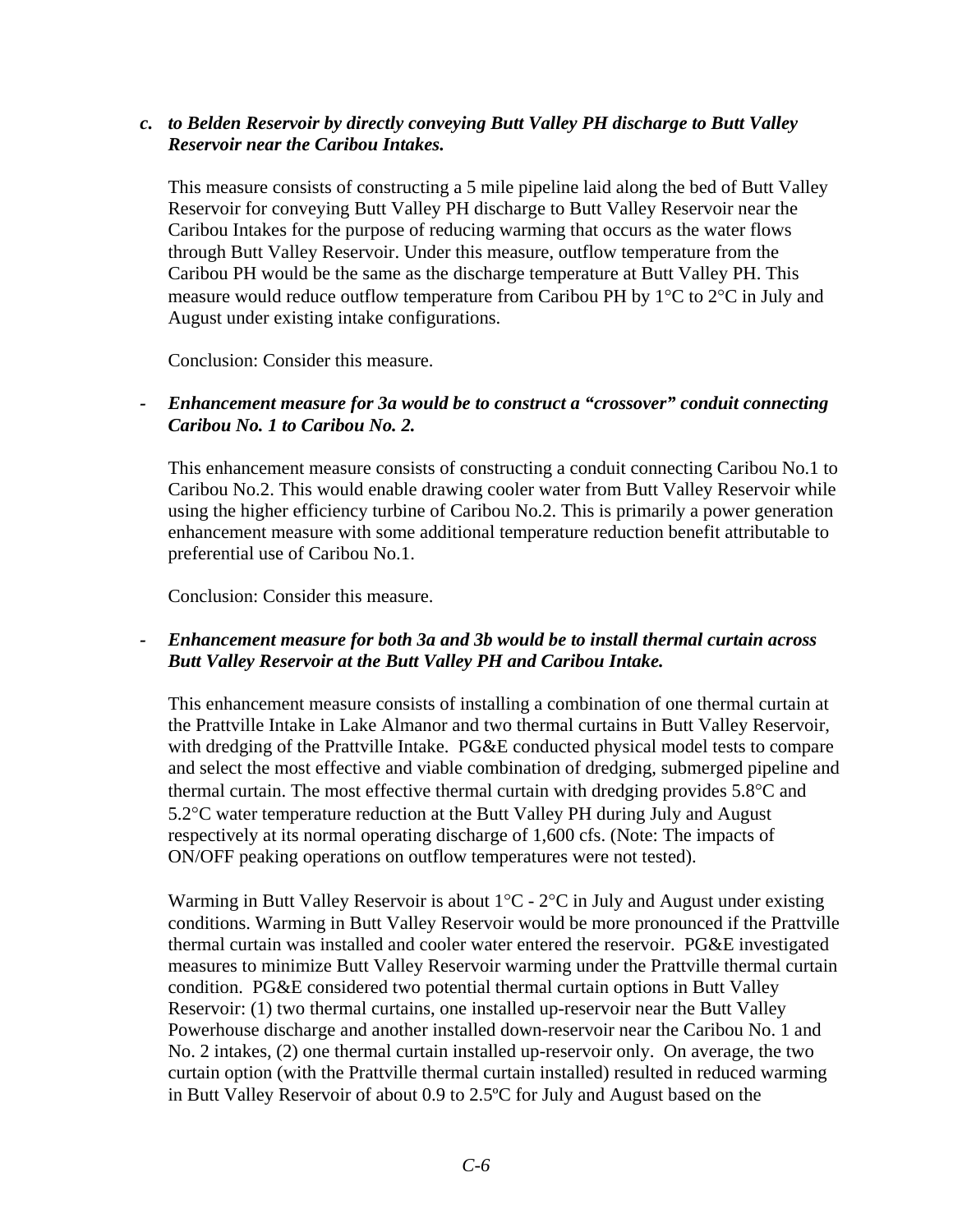preliminary results from the numerical model MITEMP. But the 2006 special test demonstrated that cold water plunges at the entrance of Butt Valley Reservoir making the up-reservoir curtain unnecessary.

Conclusion: Consider this measure (one down-reservoir curtain only).

*- Enhancement measure for both 3a and 3b would be to raise the elevation of the dam/spillway and/or seasonal operating levels of the reservoir to raise the top of the hypolimnion and its overall volume.* 

This enhancement measure consists of raising the elevation of the dam/spillway and/or seasonal operating levels of the reservoir to increase the hypolimnion depth. The purpose would be to increase the storage volume of the hypolimnion and to improve hydraulics and enhance its ability to convey cold water to the Caribou Intake. Butt Valley Reservoir subsurface hydraulics limit the amount of cold water that can be conveyed through the hypolimnion to the Caribou Intake. Increasing the depth of the hypolimnion may enhance cold water withdrawal by improving hydraulics. This benefit would need to be analyzed and tested through physical modeling or numerical modeling.

Raising the dam would require significant and costly modifications to the existing dam structure, Butt Valley PH tailrace, and the purchase of additional right-of-way to flood waterfront lands.

Conclusion: Eliminate this measure.

# **MEASURES ALONG SENECA REACH**

# **3. Reduce warming along the Seneca Reach by increasing shading through planting of vegetation.**

This measure consists of performing streamside vegetation management and planting on the Seneca Reach to promote shading and reduce warming, and thus decrease water temperature at Belden Forebay. Existing shading of the Seneca Reach is approximately 53%. Existing warming in the Seneca Reach is about 4°C at Canyon Dam release rate of 35 cfs. Water temperature modeling tests indicate that, if Canyon Dam release is increased to 80 cfs, by increasing shading by 20 percent (i.e., total shading increases to 64%) warming is only reduced by about 0.4°C. The warming reduction benefit for higher releases at Canyon Dam by increasing streamside shading of the Seneca Reach would be less. In addition, this marginal warming reduction benefit would be muted by relatively high discharges from Caribou PHs. Therefore, this measure would not be an effective water temperature reduction measure.

Conclusion: Eliminate this measure.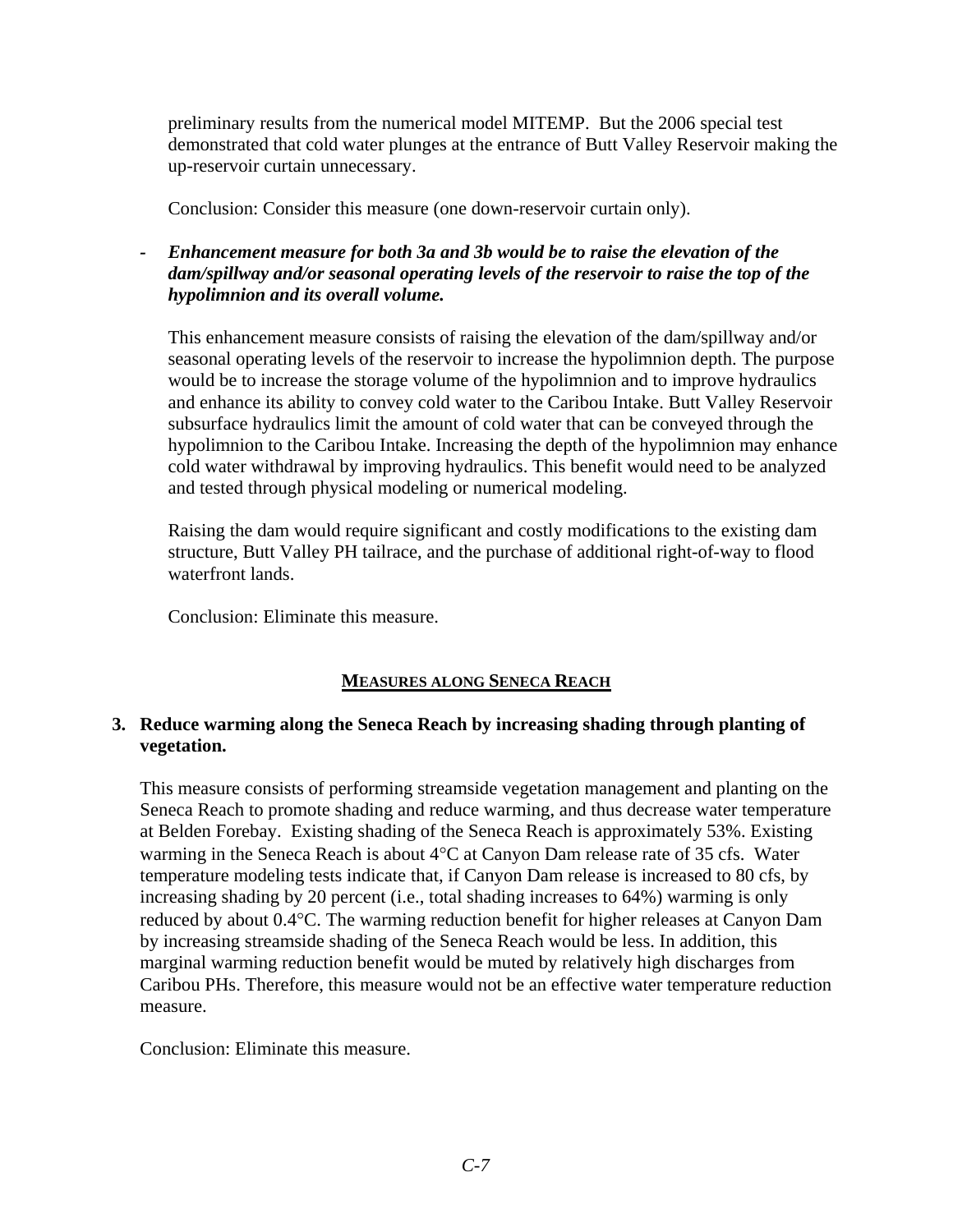### **MEASURES ALONG BELDEN REACH**

#### **4. Increase release of cold water to the Belden Reach**

### *a. by increasing release of cold water from Belden Dam Outlet/Oak Flat PH*

This measure consists of re-operating Belden Dam to provide increased magnitude water releases from Belden Dam to cool the Belden Reach of the NFFR. Note that increasing releases from Belden Dam could only reduce warming along the reach, not reduce water temperature at the starting point of the reach. Water temperature modeling indicates that increased magnitude of water releases from Belden Dam would reduce warming very slightly if the dam release temperature is higher than 19°C. Increasing the magnitude of water releases from Belden Dam from 80 cfs to 200 cfs would reduce warming by about 0.4 $\rm{°C}$  and 0.6 $\rm{°C}$  if dam release temperatures are 18 $\rm{°C}$  and 17 $\rm{°C}$ , respectively (Figure 4).

Conclusion: Consider this measure.

### *b. by constructing a bypass pipeline to convey cold Seneca Reach flows around Belden Reservoir to the Belden Reach.*

This measure consists of constructing and operating a new diversion dam (e.g., inflatable/deflatable rubber dam) and about one mile water pipeline to deliver cooler water at the end of the Seneca Reach to the NFFR immediately below Belden Dam. Based on observed average mean daily flow and water temperature data in July and August 2002 (dry year), this measure would cool water below Belden Dam by approximately 1.9°C and 3.0°C in July and August, respectively.

Conclusion: Consider this measure.

# *c. by operating Caribou PH in strict peaking mode with several hours shut down time to prevent mixing at the Caribou PH/Seneca confluence and thereby allow cold Seneca Reach flows (enhanced by increasing Canyon Dam releases to the Seneca Reach) to submerge in Belden Reservoir for release to downstream reaches.*

The July 2003 Caribou special test indicated that Belden Reservoir exhibits stratification (Figure 5). This is beneficial to the Belden Reach since the Belden Dam instream flow outlet is located at a depth of 90 - 100 ft. This benefit has already been used under existing operating conditions. The purpose of this measure would be to strengthen the stratification and enhance the benefit.

The stratification in Belden Reservoir may result from submerged cold water inflows from the Seneca Reach during Caribou off-peak hours. The degree of Belden Reservoir stratification would be affected by release rate at Canyon Dam, the duration of off-peak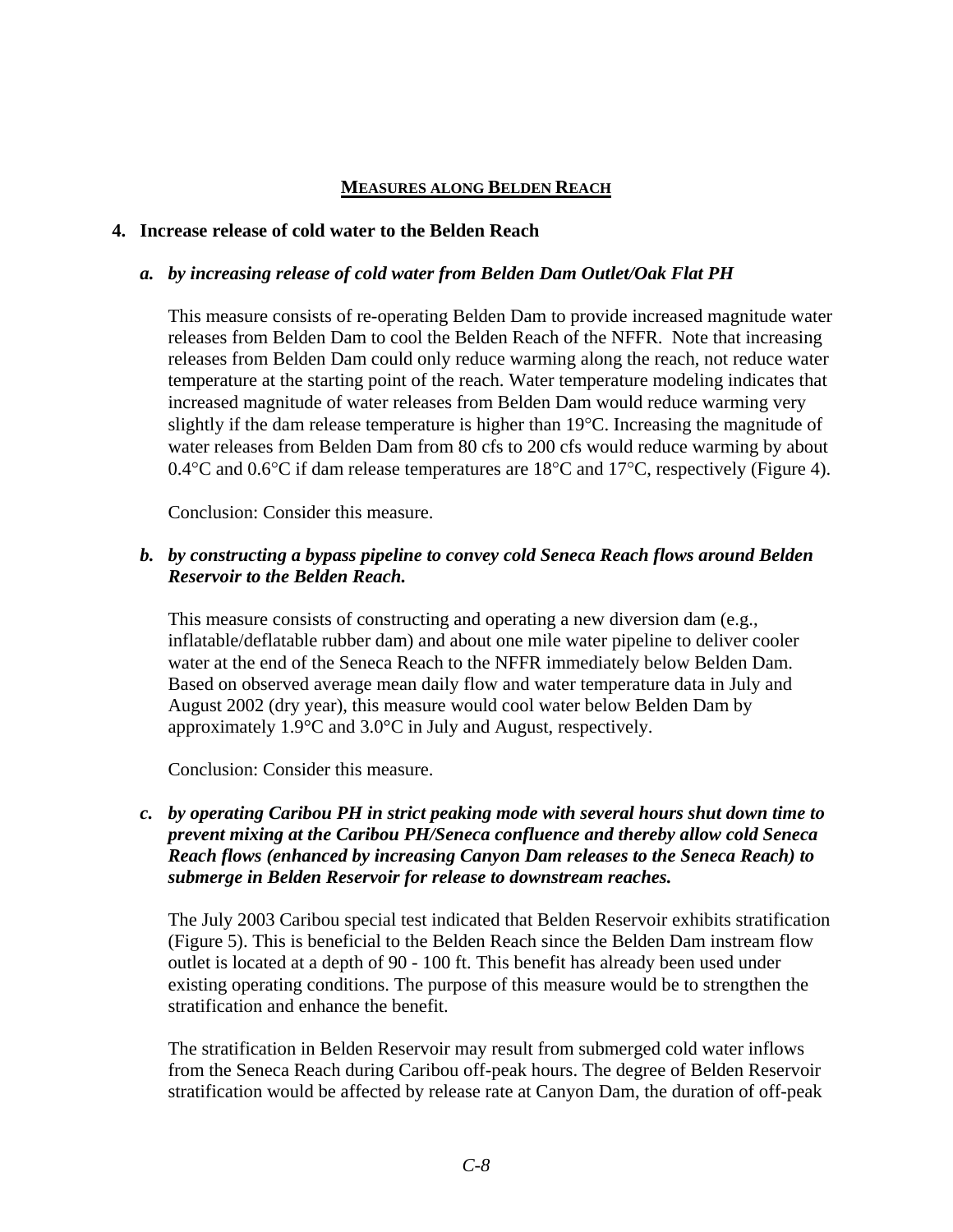hours of the Caribou PH, and on-peak discharge rates at the Caribou PH. It is expected that increasing Canyon Dam releases, extending Caribou off-peak hours, or conveying cold Seneca Reach flows directly to an appropriate plunging location in Belden Reservoir would strengthen the stratification and enhance the benefit. Cold water plunging during Caribou off-peak hours and resulting strengthening of the stratification in Belden Reservoir were verified in the 2006 special test (2006 North Fork Feather River Special Testing Data Report, Stetson and PG&E, March 2007).

Conclusion: Consider this measure.

# *d. by constructing a pipeline to convey cold Seneca Reach flows (enhanced by increasing Canyon Dam releases to the Seneca Reach) to an appropriate plunging location in Belden Reservoir*

This measure consists of constructing a new diversion dam (e.g., inflatable/deflatable rubber dam) and about 1,500 ft of pipeline to convey cold Seneca Reach flows to an appropriate location in Belden Reservoir for the cold water to submerge. For example, location A on Figure 6 could be a potential plunging point. It is expected this measure would strengthen Belden Reservoir stratification and reduce the temperature of Belden Dam water releases to the Belden Reach.

Conclusion: Consider this measure.

### *e. by constructing a mechanical water cooling tower or chiller at a site*

### • *below Belden Dam*

This measure consists of constructing and operating a mechanical water cooling tower or chiller at Belden Dam to cool incoming river water and delivering it back to the NFFR immediately downstream of the dam. The amount of water temperature reduction below Belden Dam would depend on the amount of flow delivered to the cooling tower or chiller and the degree of cooling by the cooling tower or chiller (Figure 7).

Conclusion: Consider this measure.

# • *at the Belden Adit*

This measure consists of constructing and operating a mechanical water cooling tower or chiller at the Belden Adit to cool a portion of the tunnel water and delivering it back to the NFFR immediately downstream of the dam. The amount of water temperature reduction below Belden Dam would depend on the amount of flow delivered to the cooling tower or chiller and the degree of cooling by the cooling tower or chiller.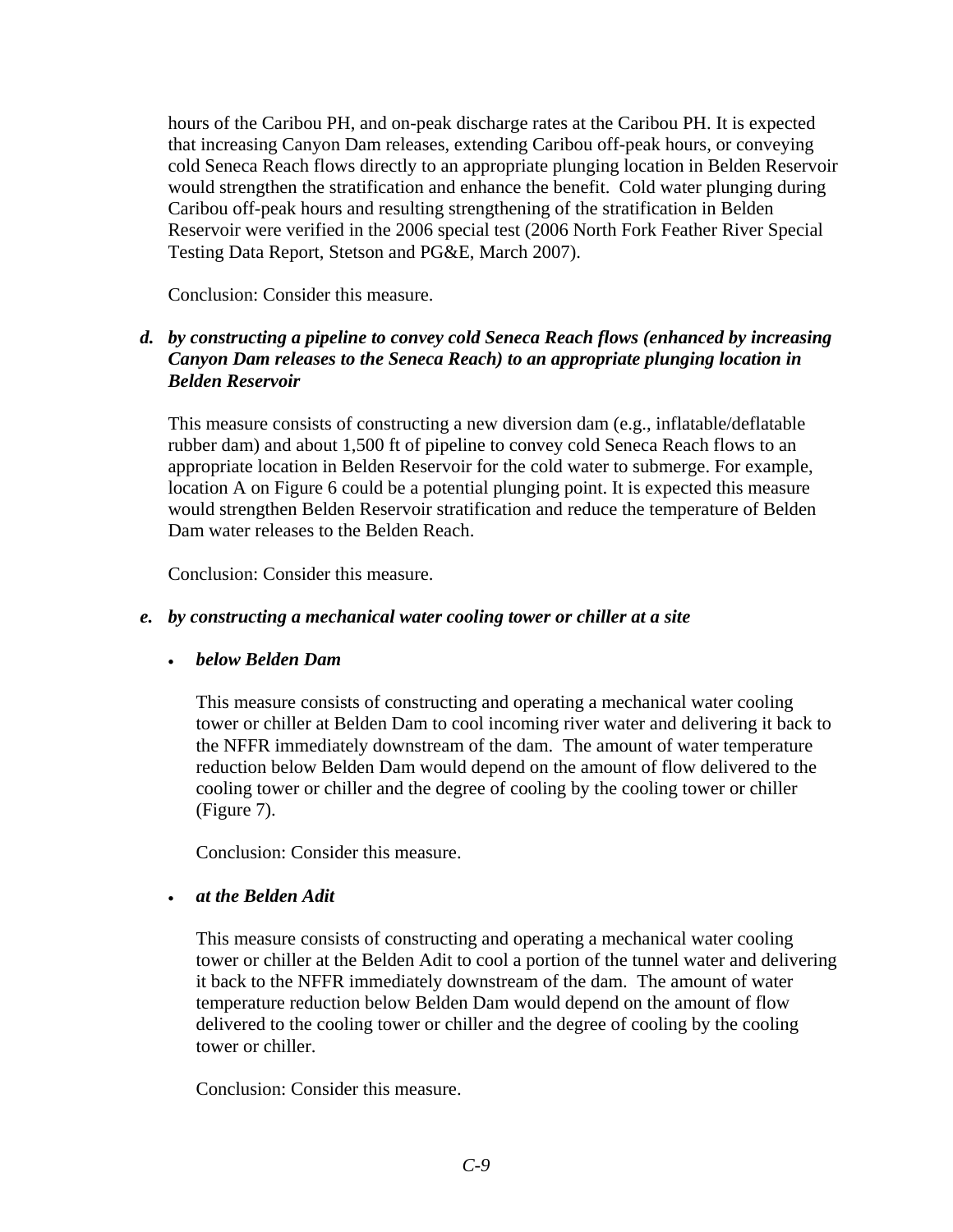# **5. Reduce warming along the lower Belden Reach by constructing a bypass pipeline to convey warm East Branch flows directly into Rock Creek Reservoir, bypassing the lower Belden Reach.**

This measure consists of constructing a new diversion structure at the mouth of the East Branch (e.g., inflatable/deflatable rubber dam) and about 1.7 mile water pipeline to deliver warm water directly into the epilimnion of Rock Creek Reservoir. The relatively high discharges from Belden PH would mute this diverted warm water in the reservoir. This measure would significantly reduce water temperature of the lower Belden Reach below the East Branch.

Conclusion: Consider this measure.

### **6. Reduce warming of Belden Reach by increasing shading through planting of vegetation.**

This measure consists of performing streamside vegetation management and planting along the Belden Reach to promote shading and thereby reduce warming. Existing shading of the upper Belden Reach before the East Branch and the lower Belden Reach after the East Branch is approximately 40% and 3% respectively. Warming in July 2002 in the upper Belden Reach was not significant (about 0.5°C) primarily because of relatively high existing shading. Warming in the lower Belden Reach was also not significant because of short length and relatively high flow rate in this segment. Water temperature modeling indicates that the benefit of increasing shading along the entire Belden Reach would be minimal. This measure would not be an effective water temperature reduction measure.

Conclusion: Eliminate this measure.

# *7. Reduce warming along the East Branch by increasing shading through planting of vegetation.*

This measure consists of performing streamside vegetation management and planting along the East Branch Feather River and its tributaries to promote shading and reduce water temperatures. The East Branch flows into the NFFR about 1.7 miles upstream of Rock Creek Reservoir. The flow at the mouth of East Branch in July 2002 was about one third of the lower Belden Reach flow below the East Branch confluence. Reducing water temperature by 1°C at the mouth of East Branch would reduce water temperature at the lower Belden Reach immediately below the East Branch confluence by about 0.3°C. Any water temperature benefits of streamside vegetation management along the East Branch or its tributaries would be beneficial mostly to the lower Belden Reach, because the much higher discharges from the Belden Powerhouse would mute this temperature benefit once these two discharges mix in Rock Creek Reservoir.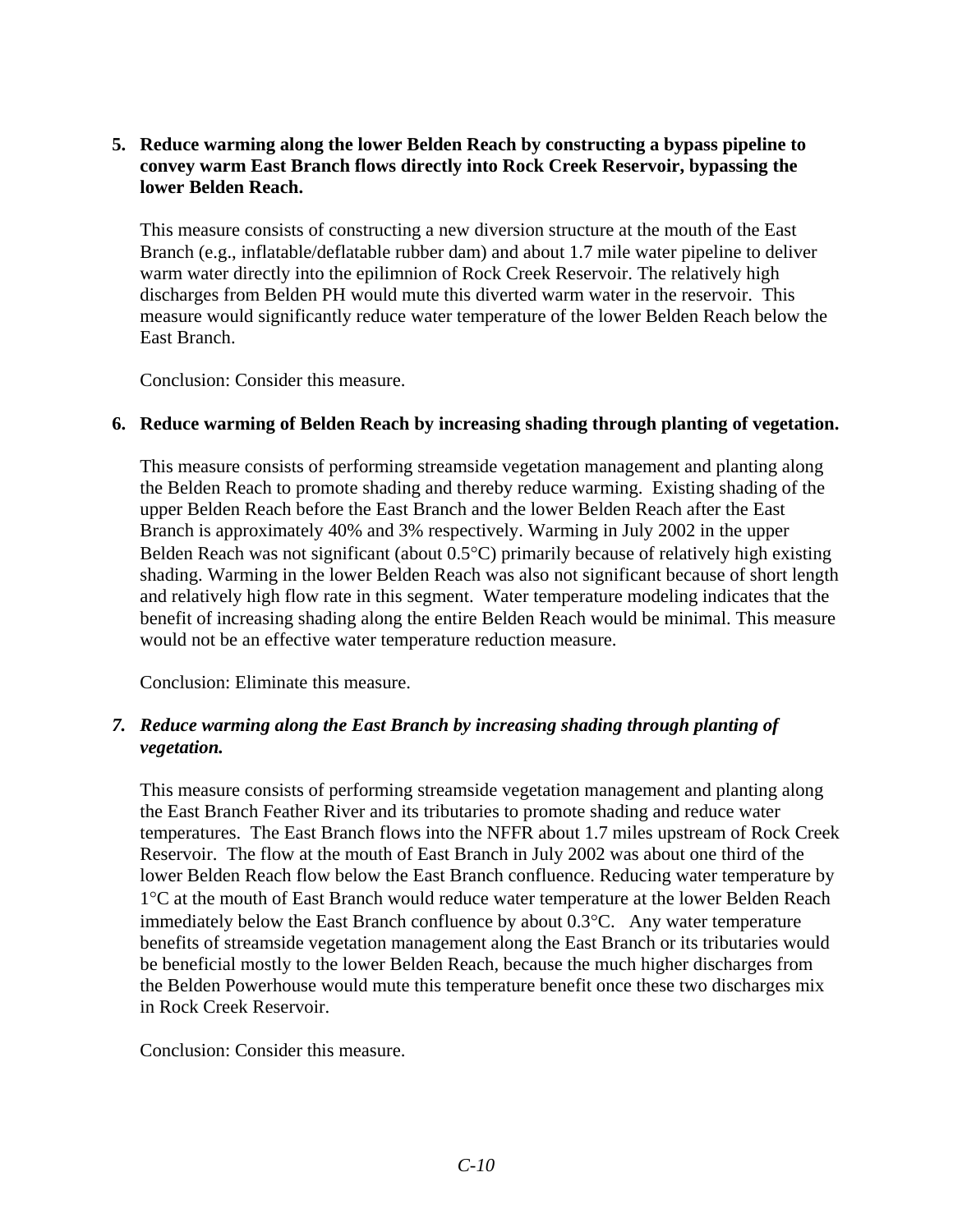### **8. Replace discharge of warm water into the UNFFR from the East Branch with cooler water by collecting and discharging thermally stratified cold water to the NFFR**

### *a. by constructing a new reservoir on the upper East Branch*

This measure consists of constructing and operating a new large dam and reservoir on the East Branch Feather River or its tributaries to store cool water for later release to the East Branch. The East Branch flows into the NFFR upstream of the Rock Creek, Cresta, and Poe reaches. A new dam would need to have sufficient water depth and volume to produce a large quantity of stratified cold water. PG&E evaluated three potential sites for a new dam and reservoir. However, given the very long travel distance (30 to 40 river miles) and significant warming effect of the East Branch Feather River, cold water released from a new dam would not be expected to result in measurable water temperature changes at the Rock Creek, Cresta and Poe reaches. This measure would not be an effective water temperature reduction measure.

Conclusion: Eliminate this measure.

### *b. by enlarging the existing reservoir on the upper East Branch*

This measure consists of enlarging and operating an existing dam and reservoir on the East Branch Feather River or its tributaries to provide a large amount of thermally stratified cold water for later release to the East Branch. The East Branch flows into the NFFR upstream of the Rock Creek, Cresta, and Poe reaches. An enlarged dam would need to have sufficient depth and volume to produce a large quantity of stratified cold water. PG&E evaluated potential enlargement of the existing Round Valley Dam and Reservoir as the most promising dam for this measure. However, the evaluation concluded that the annual runoff for the Round Valley basin is not large enough to produce the water volume needed to sustain an enlarged reservoir. This finding combined with the finding in 9a leads to the conclusion that enlargement of an existing dam is not an effective water temperature reduction measure.

Conclusion: Eliminate this measure.

# **9. Replace discharge of warm water into the UNFFR from the East Branch with cooler water by purchasing water rights and transferring the water rights to instream use or changing the point of diversion to below Oroville thereby causing cooler inflows into the UNFFR by preventing the warming effect of diversions and return flows along the East Branch above the confluence.**

This measure consists of purchasing water rights in the East Branch watershed and transferring the water rights to instream use for the purpose of preventing the warming effect of diversions and return flows along the East Branch. Existing flow at the mouth of East Branch in July 2002 was about one third of the lower Belden Reach below the East Branch confluence. Reducing 1°C of water temperature at the mouth of East Branch from this measure would reduce water temperature at the lower Belden Reach by 0.3°C. Little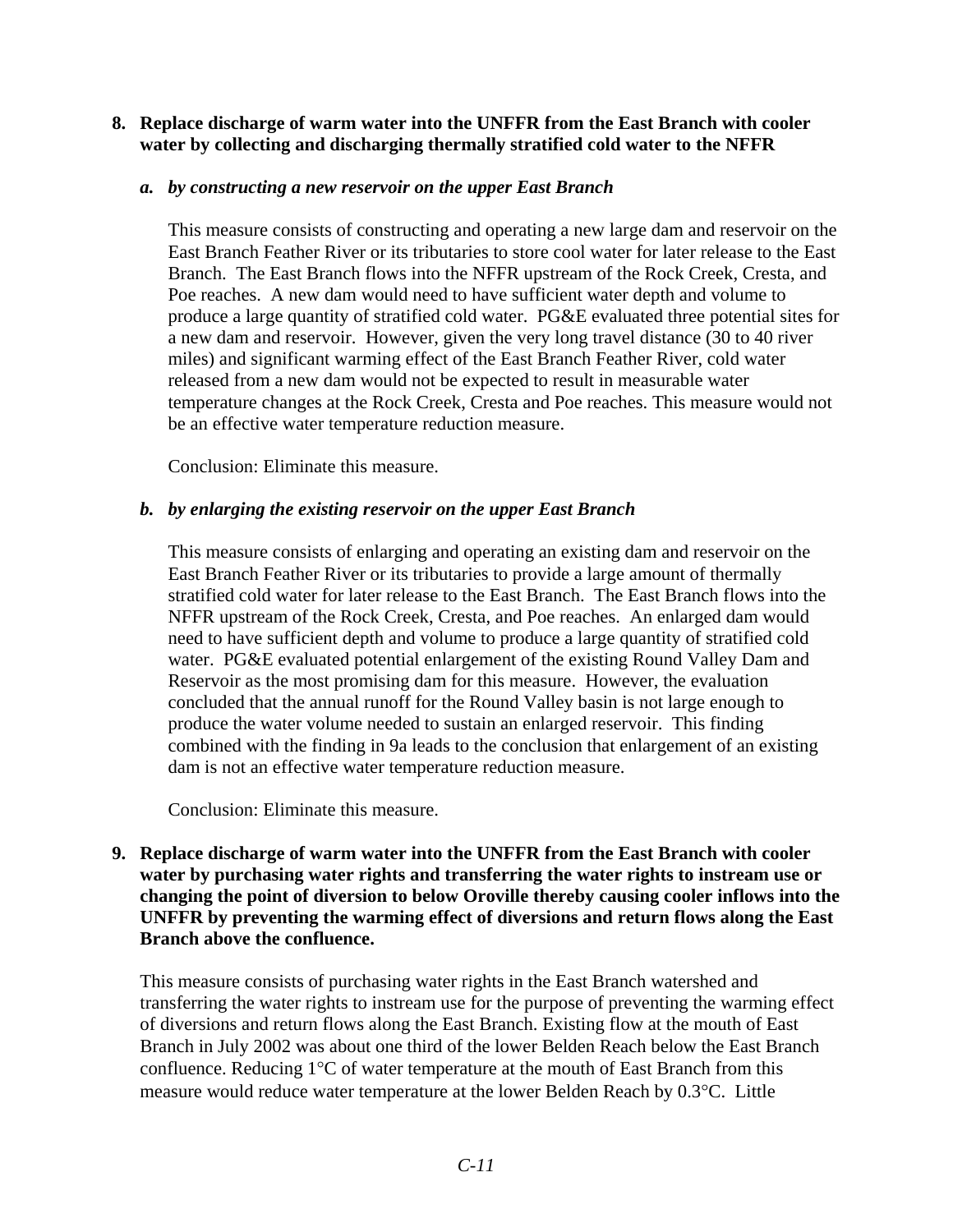information is available on the effects of diversions and return flows on warming along the East Branch. Extensive study would be required to evaluate the effectiveness of this measure.

Conclusion: Eliminate this measure.

# **10. Reduce temperature of East Branch inflows to the NFFR by stream channel restoration efforts in the upper East Branch drainage**

 This measure consists of stream channel restoration and improvement efforts on first and second order streams in the headwaters of the East Branch, as described in the Plumas County proposal (Appendix D). Data comparing thermal conditions in the tributaries before and after completion of stream channel restoration and meadow re-watering projects demonstrate significant reductions in water temperature within each local drainage area. These focused channel improvement projects are effective in reaching the goals of temperature reduction, wetland habitat enhancement, and increased seasonal release of cool groundwater to the localized stream system. However, benefits are limited by scale and there is no evidence that incremental improvements in the headwater streams can be sustained through the third and fourth order stream for benefit in the NFFR. Application of a simple mass balance equation to assess the preservation capability for flow and temperature contributions from treated headwater streams shows that benefits are overwhelmed by East Branch conditions with no measurable improvement at the confluence of the NFFR. This measure should be appreciated for its off-site potential, but removed from further evaluation in the NFFR alternatives screening.

Conclusion: Eliminate this measure.

# **MEASURES ALONG ROCK CREEK REACH**

# **11. Increase release of cold water to the Rock Creek Reach**

### *a. by increasing release of cold water from Rock Creek Dam*

This measure consists of re-operating Rock Creek Dam to provide increased magnitude water releases at Rock Creek Dam to cool the Rock Creek Reach of the NFFR. Note that increasing release from Rock Creek Dam can only reduce warming, not reduce the temperature of water at the starting point of the Rock Creek Reach. Water temperature modeling tests indicate that the warming reduction benefit by increasing the magnitude of water releases at Rock Creek Dam is more measurable if the dam release temperature is lower than 20°C (Figure 8).

Conclusion: Consider this measure.

### *b. by constructing a new reservoir on the upper Yellow Creek to collect and discharge thermally stratified cold water to the UNFFR/Rock Creek Reservoir.*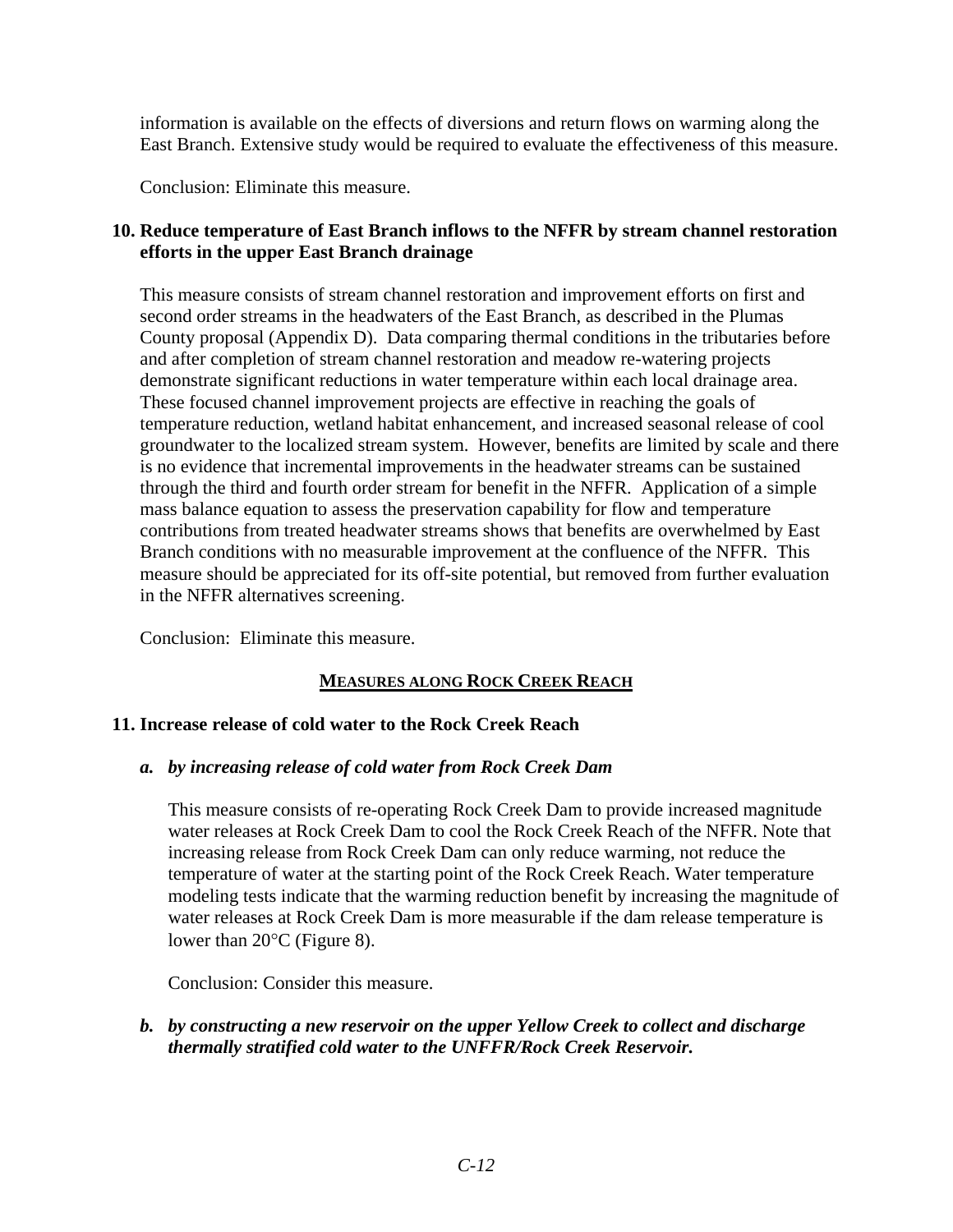This measure consists of constructing and operating a new large dam and reservoir on Yellow Creek or its tributaries to store cool water for later release to Yellow Creek. Yellow Creek flows into the NFFR upstream of the Rock Creek, Cresta, and Poe reaches. A new dam would need to have sufficient water depth and volume to produce a large quantity of stratified cold water. Existing summer water temperatures at the mouth of Yellow Creek are cold. Constructing a reservoir on the upper Yellow Creek or its tributaries to produce stratified cold water is not expected to improve temperature conditions beyond existing. This measure is not an effective water temperature reduction measure.

Conclusion: Eliminate this measure.

# *c. by constructing a bypass pipeline to convey cold Yellow Creek/Chips Creek flows around Rock Creek Reservoir to the Rock Creek Reach*

This measure consists of constructing a new diversion dam (e.g., inflatable/deflatable rubber dam) and about three miles of water pipeline to deliver cooler water to the NFFR immediately below Rock Creek Dam. Based on observed average mean daily flow and water temperature data in July and August 2002 (dry year), this measure would cool water below Rock Creek Dam by about 1.6°C and 1.8°C in July and August, respectively.

Conclusion: Consider this measure.

# *d. by constructing a mechanical water cooling tower or chiller at the site of PG&E's Rogers Flat Station for discharge to the Rock Creek Reach*

This measure consists of constructing and operating a mechanical water cooling tower or chiller at the site of PG&E's Rogers Flat Station to cool Rock Creek Reservoir water and deliver it back to the NFFR immediately downstream of Rock Creek Dam. The amount of water temperature reduction below Rock Creek Dam depends on the amount of flow delivered to the cooling tower or chiller and the degree of cooling by the cooling tower or chiller (Figure 9).

Conclusion: Consider this measure.

# *e. by constructing a bifurcation berm/wall/partition within Yellow Creek channel and upstream of Rock Creek Reservoir to separate Yellow Creek flows from Belden PH discharges and Belden Reach flows, thereby preventing mixing and thus allowing cooler Yellow Creek flows to submerge in Rock Creek Reservoir for release to downstream reaches.*

Rock Creek Reservoir exhibits weak stratification (Figure 10). This is beneficial to the Rock Creek Reach. This benefit has already been used under existing conditions. The purpose of this measure, combined with the following enhancement measures, would be to strengthen the stratification and enhance the benefit.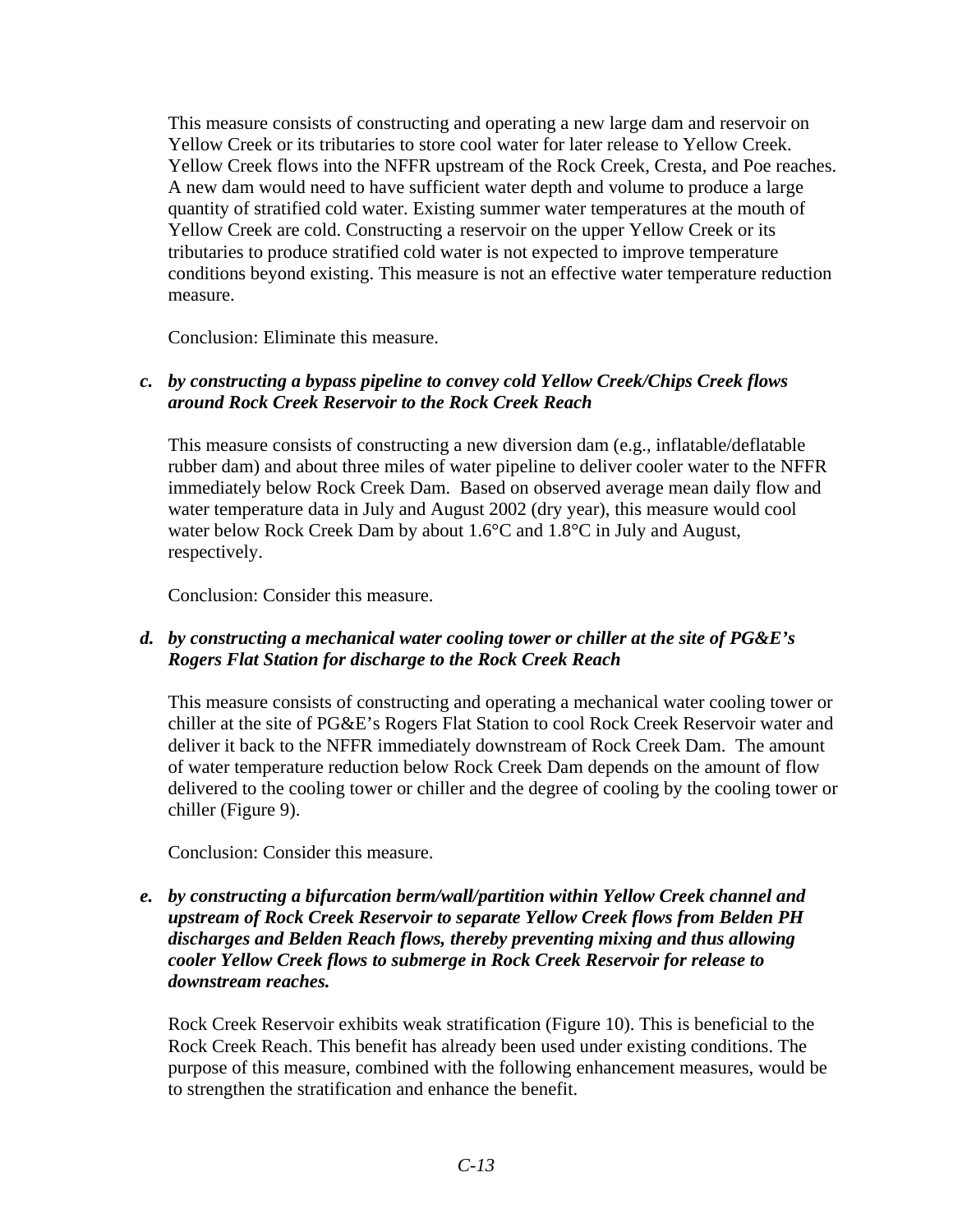The weak stratification in Rock Creek Reservoir may result from submerged cold water inflows from Yellow Creek during Belden PH off-peak hours and submerged cold water inflows from Chips Creek. Under existing conditions, cold water inflows from Yellow Creek mix with warm discharges from Belden PH during on-peak hours and partially mix with warm inflows from Belden Reach during Belden PH off-peak hours. It would be expected that the stratification in Rock Creek Reservoir could be strengthened by constructing a bifurcation berm/wall/partition within Yellow Creek channel and upstream of Rock Creek Reservoir to separate Yellow Creek flows from Belden PH discharges and Belden Reach flows (Figure 11) to prevent mixing and thereby allow cooler Yellow Creek flows to submerge in Rock Creek Reservoir.

Conclusion: Consider this measure.

# *f. by constructing a diversion and bypass pipeline to capture and convey cold Yellow Creek flows directly to an appropriate plunging location of Rock Creek Reservoir*

This measure consists is very similar to the measure 11e above, except that this measure calls for a diversion dam and pipeline to capture and convey the water for discharge at an appropriate location at the reservoir bottom.

Conclusion: Consider this measure.

## *- Enhancement measure for 11e or 11f would be to dredge a submerged channel in Rock Creek Reservoir*

This enhancement measure consists of dredging a submerged channel in Rock Creek Reservoir for providing additional depth for cold water plunging and transport. This enhancement measure, in combination with measure 11e or 11f, would reduce cold water mixing with warm surface water during cold water transport through the reservoir and thereby provide temperature reduction benefit to Rock Creek Reach. Cold water movement along a submerged channel with little mixing with warm surface water was demonstrated in the 2006 special test in Butt Valley Reservoir (2006 North Fork Feather River Special Testing Data Report, Stetson and PG&E, March 2007).

Conclusion: Consider this measure.

### *- Enhancement measure for 11e or 11f and the enhancement measure above would be to construct a low level outlet at Rock Creek Dam*

This enhancement measure in combination with measure 11e or 11f and the enhancement measure above would enhance the stratification benefit to Rock Creek Reach. Currently there are two gates at Rock Creek Dam for making instream flow releases; one is at a depth of about 15 ft and the other is at a depth of about 40 ft. The lower gate (30″ diameter) has a capacity of approximately 150 cfs. At higher releases the upper gate is opened. The existing lower gate is not low enough and has insufficient capacity for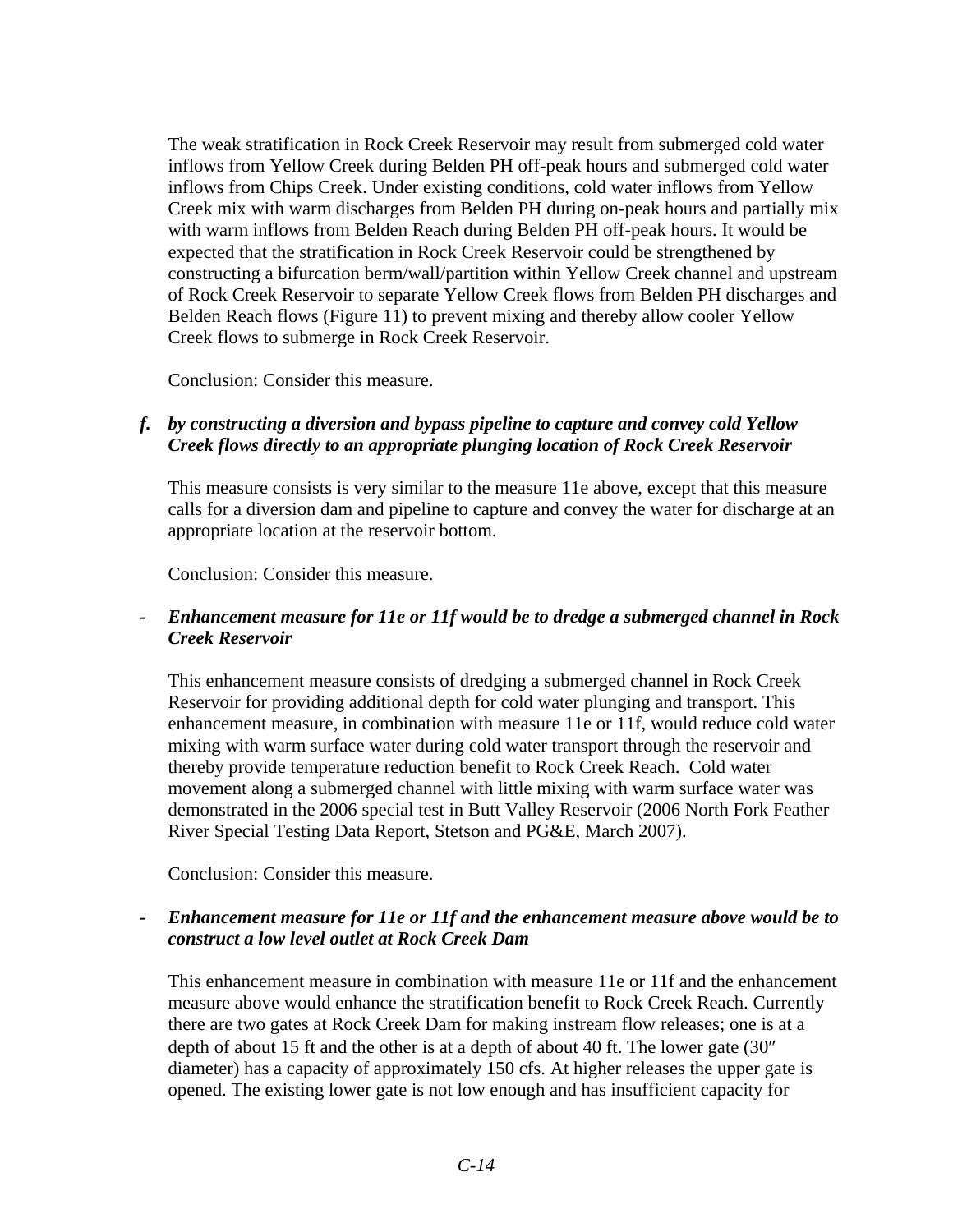higher instream flow releases. Constructing a low level outlet at Rock Creek Dam would provide access to the bottom colder water in the reservoir.

Conclusion: Consider this measure.

# **12. Increase release of cold water to the lower Rock Creek Reach by increasing release of cold water to the Rock Creek Reach from Lower Bucks Lake/Bucks Creek.**

This measure consists of re-operating and/or reconfiguring the Bucks Creek Project to increase releases and thereby reduce water temperatures along the lowest portion of the Rock Creek Reach. The Bucks Creek PH discharges into the NFFR about 1.2 miles upstream of Cresta Reservoir. Increasing release of cold water from either the Bucks Creek PH or Lower Bucks Lake/Bucks Creek would be beneficial primarily to the lower Rock Creek Reach, because much higher discharges from the Rock Creek Powerhouse would mute this temperature benefit once these two discharges mix in Cresta Reservoir.

Conclusion: Consider this measure.

# **13. Reduce warming of Rock Creek reach by increasing shading through planting of vegetation.**

This measure consists of performing streamside vegetation management and planting on the Rock Creek Reach to promote shading and reduce warming. Existing shading of the Rock Creek Reach is approximately 25%. Warming in July 2002 in the Rock Creek Reach was not significant (about 0.4°C) because the release temperatures from Rock Creek Dam were high (21.3°C) and close to air temperature. Water temperature modeling indicates that, if total shading of the Rock Creek Reach was increased to 50%, warming would be reduced by about 0.5°C for the existing dam release temperature condition. Warming reduction would be more significant for lower release temperatures from Rock Creek Dam.

Conclusion: Consider this measure.

# **MEASURES ALONG CRESTA REACH**

# **14. Increase release of cold water to the Cresta Reach**

# *a. by increasing release of cold water from Cresta Dam*

This measure consists of increasing releases at Cresta Dam to cool the Cresta Reach of the NFFR. Note that increasing release from Cresta Dam can only reduce warming, not reduce the water temperature at the starting point of the Cresta Reach. Water temperature modeling tests indicate that the warming reduction benefit by increasing the magnitude of water releases at Cresta Dam is more measurable if the dam release temperature is lower than  $20^{\circ}$ C (Figure 12).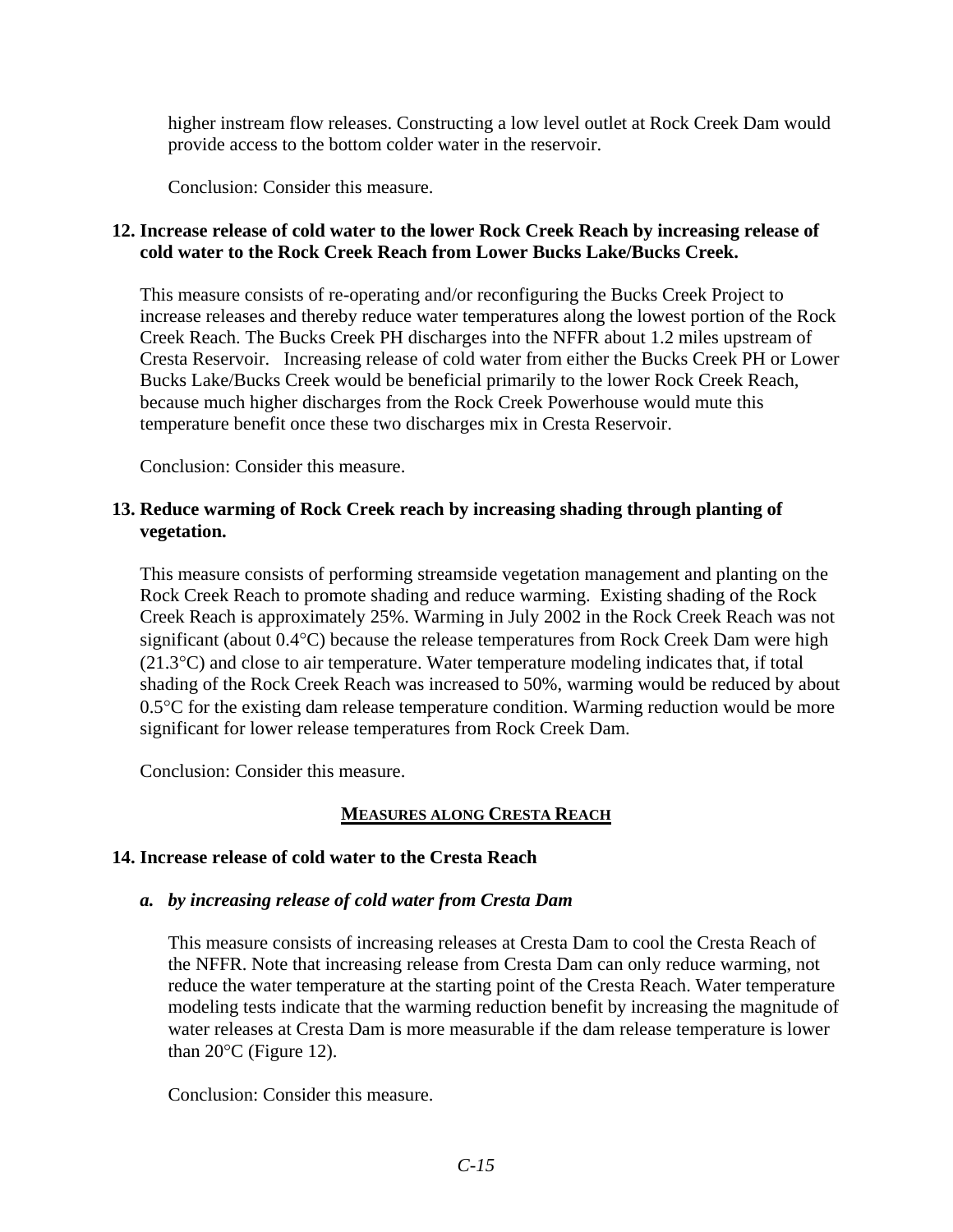# *b. by increasing release of cold water to the Cresta Reach from Grizzly Forebay/Grizzly Creek*

This measure consists of increasing the cool water releases at Grizzly Forebay Dam to reduce warming in Grizzly Creek, thereby discharging more cooler water to the Cresta Reach. The water temperature of releases below Grizzly Dam in July 2002 was 14.4°C and warming from Grizzly Dam to the mouth of Grizzly Creek was about 5°C at release rate of about 6 cfs at Grizzly Dam (Note: The measured average flow near the mouth of Grizzly Creek in July 2002 was 24 cfs, indicating a flow accretion of about 18 cfs). Preliminary water temperature modeling indicates that this warming could be reduced by about 3.0°C if water releases at Grizzly Dam were increased to 100 cfs.

Conclusion: Consider this measure.

# *c. by constructing a bypass pipeline to convey cold Buck Creek PH flows around Cresta Reservoir to the Cresta Reach*

This measure consists of constructing a new diversion structure at the Bucks Powerhouse tailrace and about four miles of water pipeline to deliver cooler water to the NFFR immediately below Cresta Dam. Based on observed average mean daily flow and water temperature data in July and August 2002 (dry year), this measure would cool water below Cresta Dam by about 1.6°C and 3.0°C in July and August, respectively.

Conclusion: Consider this measure.

# *d. by constructing a pipeline to convey all or a portion of the cold Buck Creek PH flows directly into Cresta Reservoir thereby avoiding mixing with Rock Creek flows thus allowing the cold Buck Creek PH flows to submerge in Cresta Reservoir for release to downstream reaches.*

Unlike Belden and Rock Creek Reservoirs, Cresta Reservoir exhibits no stratification (Figure 13) because there is no cold water source to the reservoir under existing conditions. The purpose of this measure would be to develop some degree of stratification in Cresta Reservoir by conveying all or a portion of the cold Buck Creek flows directly to an appropriate plunging location at Cresta Reservoir.

Conclusion: Consider this measure.

### *- Enhancement measure for 14d would be to dredge a submerged channel in Cresta Reservoir*

This enhancement measure consists of dredging a submerged channel in Cresta Reservoir to provide additional depth for cold water plunging and transport. This enhancement measure, in combination with measure 14d, would reduce cold water mixing with warm surface water during cold water transport through the reservoir and thereby provide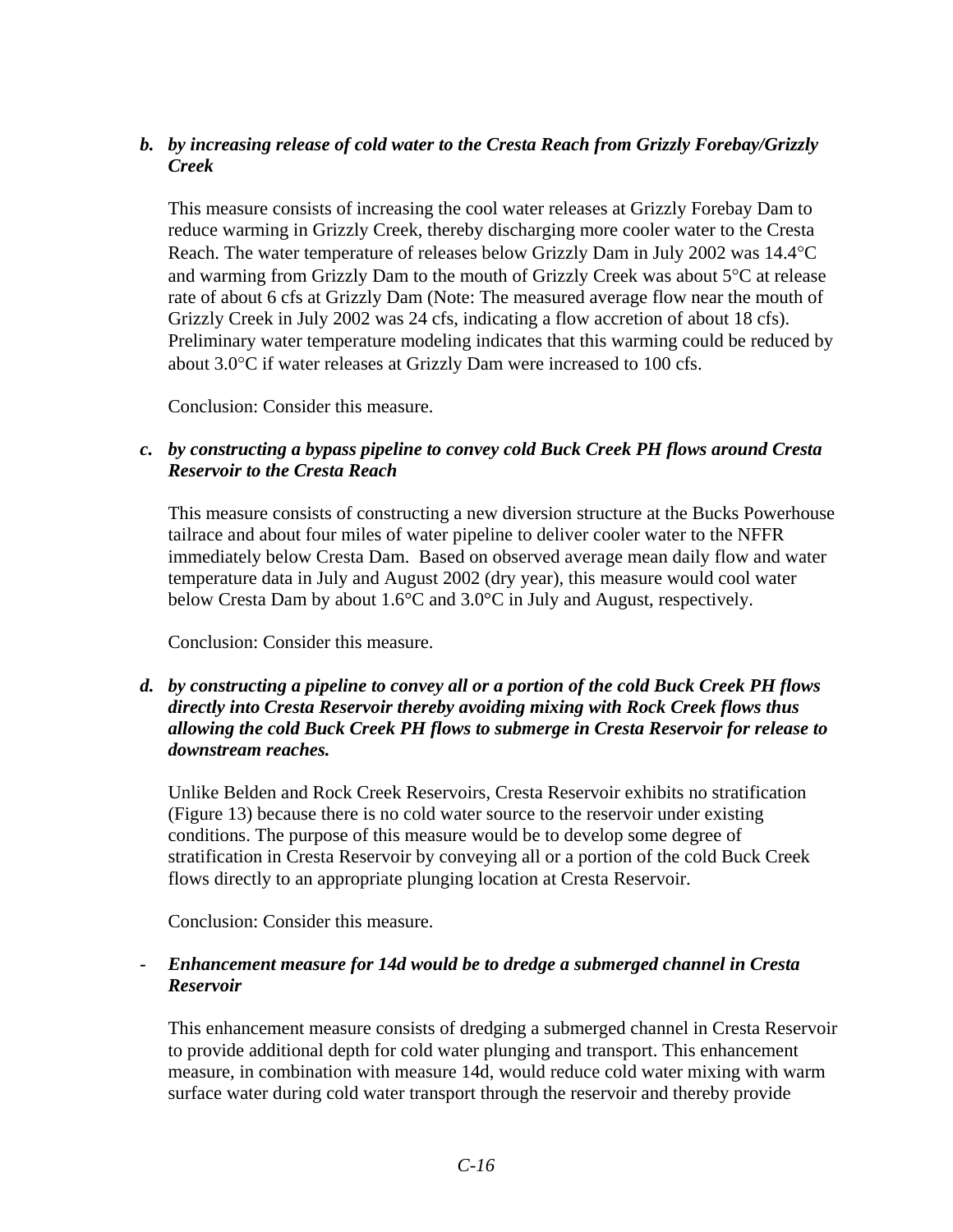temperature reduction benefit to Rock Creek Reach. Cold water movement along a submerged channel with little mixing with warm surface water was demonstrated in the 2006 special test in Butt Valley Reservoir (2006 North Fork Feather River Special Testing Data Report, Stetson and PG&E, March 2007).

Conclusion: Consider this measure.

# *- Enhancement measure for 14d and the enhancement measure above would be to construct a low level outlet at Cresta Dam*

This enhancement measure, in combination with measure 14d and the enhancement measure above, would provide cooler water releases to the Cresta Reach. There are two level gates at Cresta Dam, one is at a depth of about 15 ft and another is at a depth of about 40 ft. The lower gate (30″ diameter) has a capacity of approximately 150 cfs. At higher releases the upper gate is opened. The existing lower gate is not low enough and has insufficient capacity for higher instream flow releases. If measure 14d and the enhancement measure above were implemented, constructing a low level outlet at Cresta Dam would provide access to the cooler water in the reservoir bottom.

Conclusion: Consider this measure.

### *e. by constructing a mechanical water cooling tower or chiller below Cresta Dam*

This measure consists of constructing and operating a mechanical water cooling tower or chiller below Cresta Dam to cool incoming river water and delivering it back to the NFFR immediately downstream of the dam. The amount of water temperature reduction below Cresta Dam would depend on the amount of flow delivered to the cooling tower or chiller and the degree of cooling by the cooling tower or chiller.

Conclusion: Consider this measure.

# **15. Reduce warming of Cresta reach by increasing shading through planting of vegetation.**

This measure consists of performing streamside vegetation management and planting on the Cresta Reach to promote shading and reduce warming. Existing shading of the Cresta Reach is approximately 30%. Warming in July 2002 in the Cresta Reach was not significant (about 0.5°C) because existing release temperatures from Rock Creek Dam were high (21.2°C) and close to air temperature. Water temperature modeling indicates that the benefit of increasing Cresta Reach shading from existing 30% to 60% would be a reduction in warming by about  $0.5^{\circ}$ C.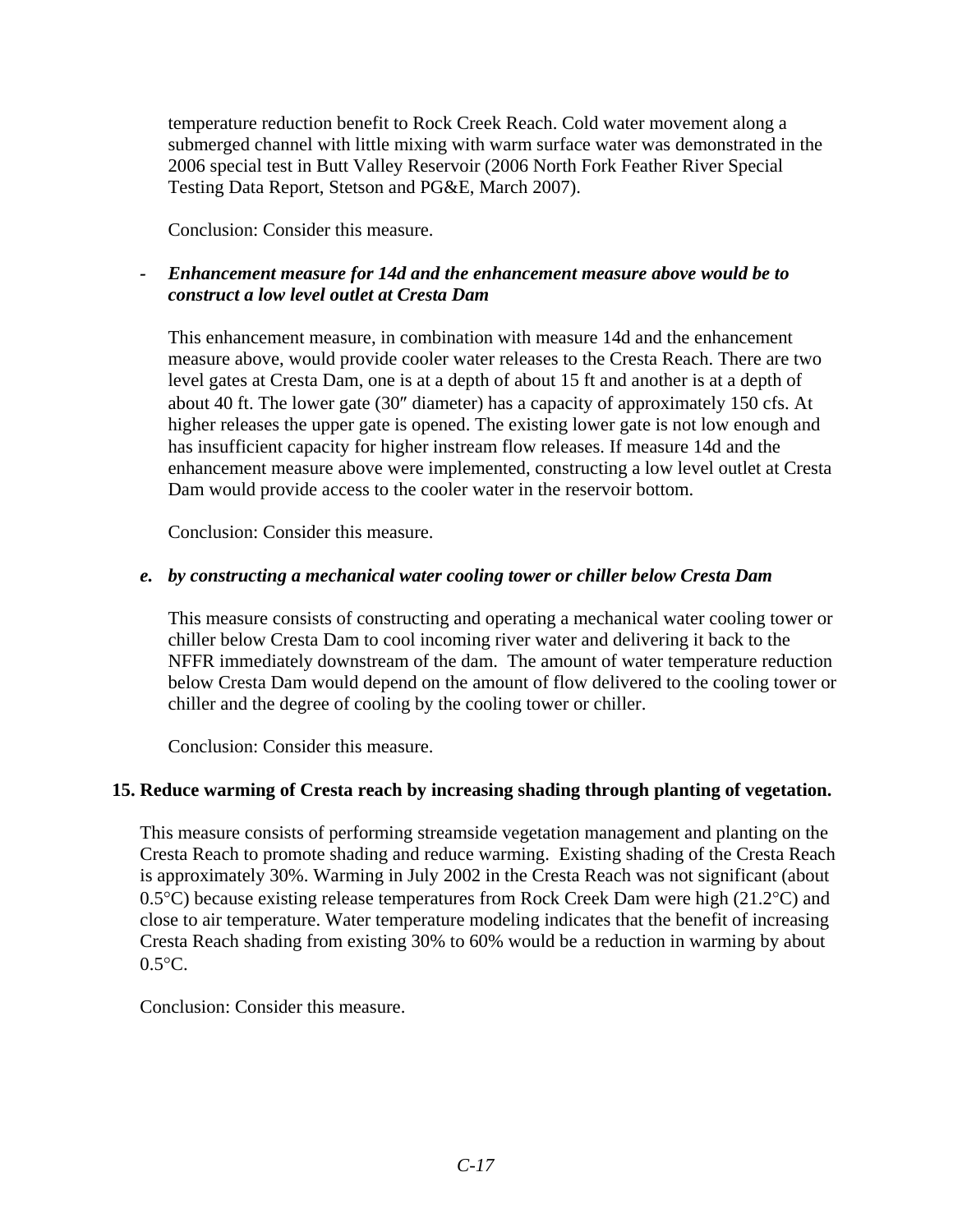### **MEASURES ALONG POE REACH**

### **16. Increase release of cold water to the Poe Reach**

### *a. by increasing release of cold water from Poe Dam*

This measure consists of re-operating Poe Dam to provide increased magnitude water releases at Poe Dam to reduce warming in the Poe Reach. The amount of reduction in warming is related to Poe Dam release water temperature and the rate of release (Figure 14).

Conclusion: Consider this measure.

### *b. by releasing water to the Poe Reach directly from the Poe Adit*

This measure consists of constructing and operating a water pipeline to transport cool Poe Tunnel water from Poe Tunnel Adit #1 to the NFFR near Bardees Bar, located approximately 4.5 river miles below Poe Dam. This measure would provide water temperature benefits to the lower Poe Reach below Bardees Bar.

Conclusion: Consider this measure.

### *c. by constructing a mechanical water cooling tower or chiller below Poe Dam*

This measure consists of constructing and operating a mechanical water cooling tower or chiller below Poe Dam to cool incoming river water and delivering it back to the NFFR immediately downstream of the dam. The amount of water temperature reduction below Poe Dam would depend on the amount of flow delivered to the cooling tower or chiller and the degree of cooling by the cooling tower or chiller (Figure 15).

Conclusion: Consider this measure.

### **17. Reduce warming of Poe reach by increasing shading through planting of vegetation.**

This measure consists of performing streamside vegetation management and planting on the Poe Reach to promote shading and reduce warming. Existing shading of the Poe Reach is approximately 22%. Warming in July 2002 in the Poe Reach was about 2.1°C. Water temperature modeling indicates that increasing total shading of the Poe Reach to 50% would reduce warming by about 0.8°C. Warming reduction would be more significant for lower release temperatures from Poe Dam.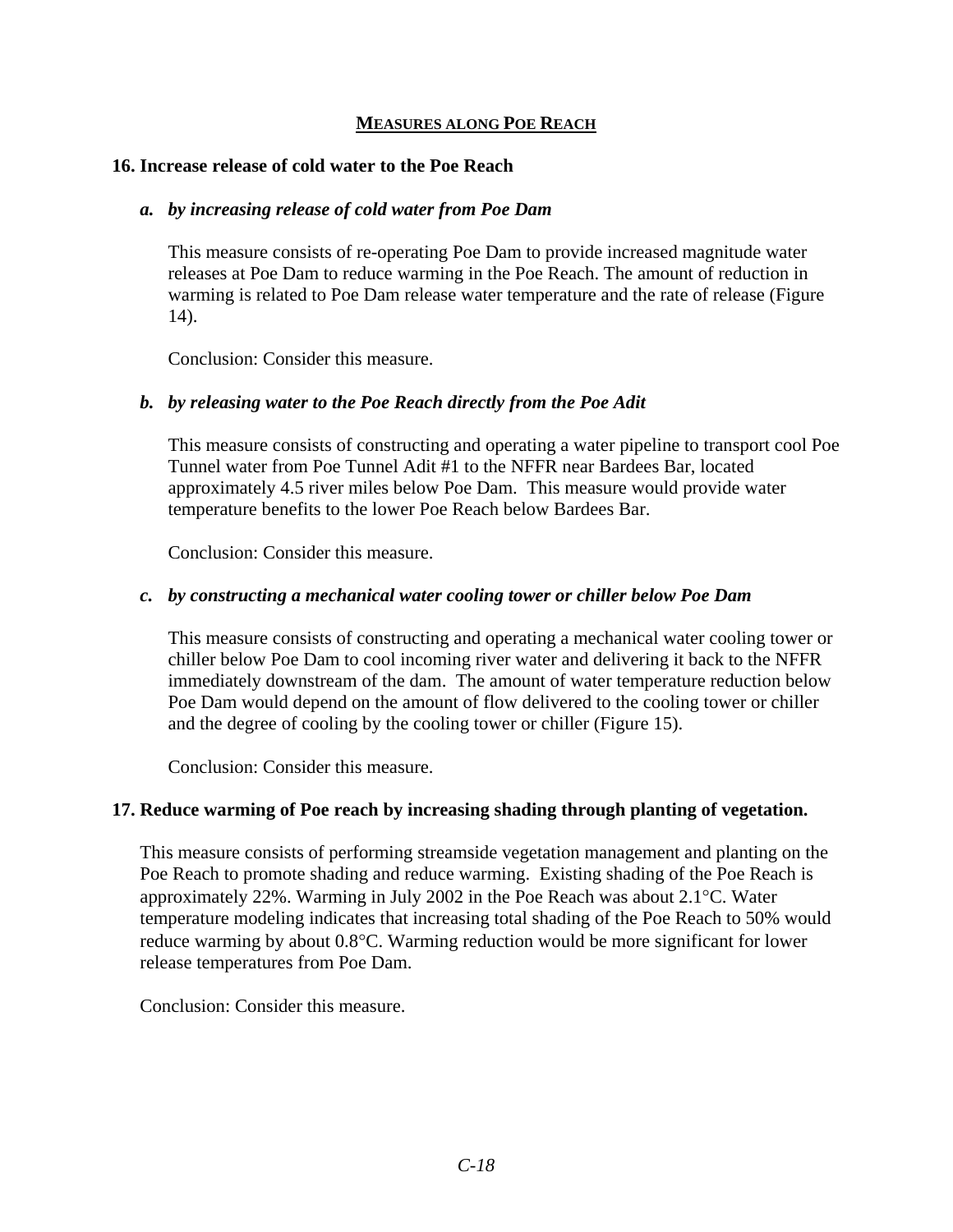### **MEASURES ALONG ALL REACHES**

### **18. Increase release of cold water to all reaches by discharging cold water to the reaches from water wells that are drilled into adjacent rock and intercept and produce from fractures containing large volumes of cold water.**

This measure consists of drilling, constructing and operating large water wells that would tap fracture zones along the NFFR to deliver cooler well water to the river below each dam. The cooling requirement would require numerous very productive cold water wells at each dam. According to PG&E, existing geologic information and well driller's data demonstrate that it is not likely that an adequate aquifer exists near the dams. Extensive field investigation would be required to evaluate the feasibility of this measure.

Conclusion: Eliminate this measure.

### **19. Increase release of cold water to all reaches by discharging cold water to the reaches from a pipeline that conveys cold water pumped from Lake Oroville.**

This measure consists of constructing and operating up to about 40 miles of very large diameter water pipeline and pumping stations along the NFFR to deliver cooler water from the depths of Lake Oroville to the NFFR at each dam. This measure would cool water by approximately 3°C below each dam. The cooling requirement would require a large diameter pipeline, several large pumping stations, and a substantial amount of electrical power to operate the pumping stations.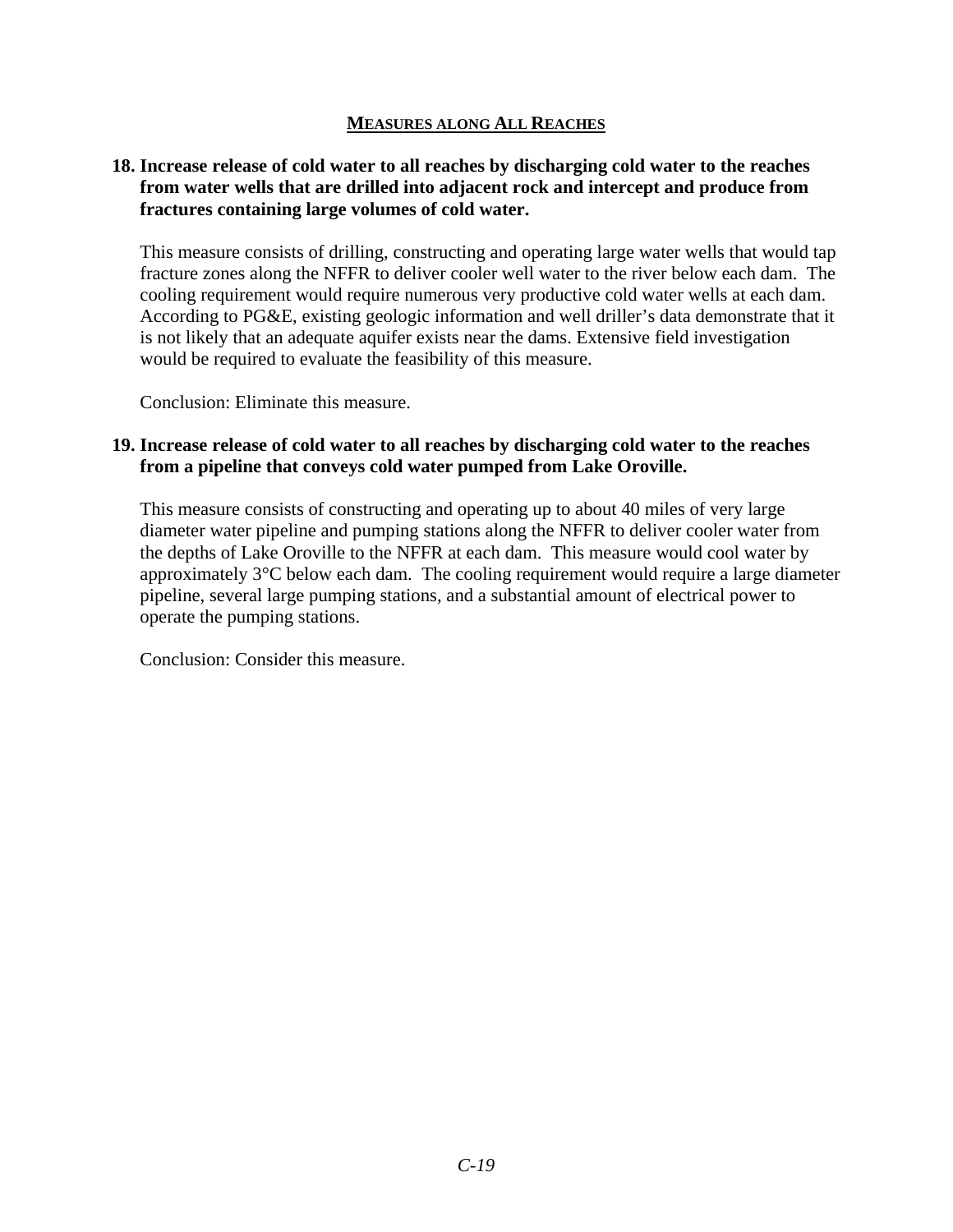| <b>Alternative #</b><br>in the 24<br><b>Alternatives</b><br><b>Report</b> |                          | <b>Measures</b>                                                                                                                                                                                                                                                                                                                                                                                                                                                                                         | <b>Evaluation</b><br><b>Result</b> |
|---------------------------------------------------------------------------|--------------------------|---------------------------------------------------------------------------------------------------------------------------------------------------------------------------------------------------------------------------------------------------------------------------------------------------------------------------------------------------------------------------------------------------------------------------------------------------------------------------------------------------------|------------------------------------|
|                                                                           |                          | <b>Above or At Lake Almanor</b>                                                                                                                                                                                                                                                                                                                                                                                                                                                                         |                                    |
|                                                                           | 1.                       | Increase release of cold water from Lake Almanor                                                                                                                                                                                                                                                                                                                                                                                                                                                        |                                    |
| 1, 2                                                                      | a.                       | to Butt Valley Reservoir through closely controlled, selective withdrawal<br>from the Prattville Intake by installing a thermal curtain or other device                                                                                                                                                                                                                                                                                                                                                 | Consider                           |
| 8                                                                         | b.                       | to the Seneca Reach through selective withdrawal from the existing Canyon<br>Dam Outlet                                                                                                                                                                                                                                                                                                                                                                                                                 | Eliminate                          |
| $\overline{5}$                                                            | $\mathbf{c}$ .           | to Butt Valley Reservoir through reduced withdrawal from the Prattville<br>Intake                                                                                                                                                                                                                                                                                                                                                                                                                       | Consider                           |
| $6\overline{6}$                                                           | d.                       | to the Seneca Reach through increased cold water releases from Canyon<br>Dam low-level outlet                                                                                                                                                                                                                                                                                                                                                                                                           | Consider                           |
| $\overline{3}$                                                            | $\overline{\phantom{a}}$ | Enhancement measure for both 1a and 1b would be to dredge the lake<br>bottom levees in the Prattville Intake area                                                                                                                                                                                                                                                                                                                                                                                       | Consider                           |
| N/A                                                                       |                          | Enhancement measure for 1a to 1d would be to increase the inflow supply<br>of cooler water into Lake Almanor (to prevent depletion of the<br>hypolimnion).                                                                                                                                                                                                                                                                                                                                              | Consider                           |
|                                                                           |                          | by constructing an expansive, high-capacity wellfield that would pump<br>directly from the basalt aquifer discharging to Big Springs/northeastern<br>Lake Almanor. The pumped cold water could be conveyed by pipeline<br>laid along the lakebed and connected for direct discharge into the<br>Prattville Intake or Canyon Dam Outlet.<br>by connecting a conduit to the Hamilton Branch tailrace that extends<br>out into the depths of Lake Almanor to replenish the hypolimnion with<br>cool water. | Consider<br>Eliminate              |
|                                                                           |                          | by purchasing water rights along the UNFFR and Hamilton Branch<br>above Lake Almanor and transferring the water rights to instream use<br>or changing the point of diversion to below Oroville thereby causing<br>cooler inflows into Lake Almanor by preventing the warming effect of<br>diversions and return flows above the lake.                                                                                                                                                                   | Eliminate                          |
|                                                                           |                          | by reducing warming along the UNFFR and Hamilton Branch above<br>Lake Almanor by increasing shading through planting of vegetation<br>thereby causing cooler inflows.                                                                                                                                                                                                                                                                                                                                   | Eliminate                          |
| N/A                                                                       |                          | Enhancement measure for 1a to 1d would be to raise the elevation of the<br>dam/spillway and/or seasonal operating levels of the lake to raise the level<br>of the top of the hypolimnion and increase its overall volume.                                                                                                                                                                                                                                                                               | Eliminate                          |
|                                                                           |                          | <b>At Butt Valley</b>                                                                                                                                                                                                                                                                                                                                                                                                                                                                                   |                                    |
|                                                                           | 2.                       | Increase release of cold water from Butt Valley Reservoir                                                                                                                                                                                                                                                                                                                                                                                                                                               |                                    |
| $\overline{1}$                                                            | a.                       | to Belden Reservoir through preferential use of Caribou PH #1                                                                                                                                                                                                                                                                                                                                                                                                                                           | Consider                           |
| N/A                                                                       | b.                       | to Lower Butt Creek through releases from a new low level Butt Valley<br>Dam Outlet                                                                                                                                                                                                                                                                                                                                                                                                                     | Eliminate                          |

# **Results of Evaluation of Potential Measures for Reducing Water Temperature in the North Fork Feather River**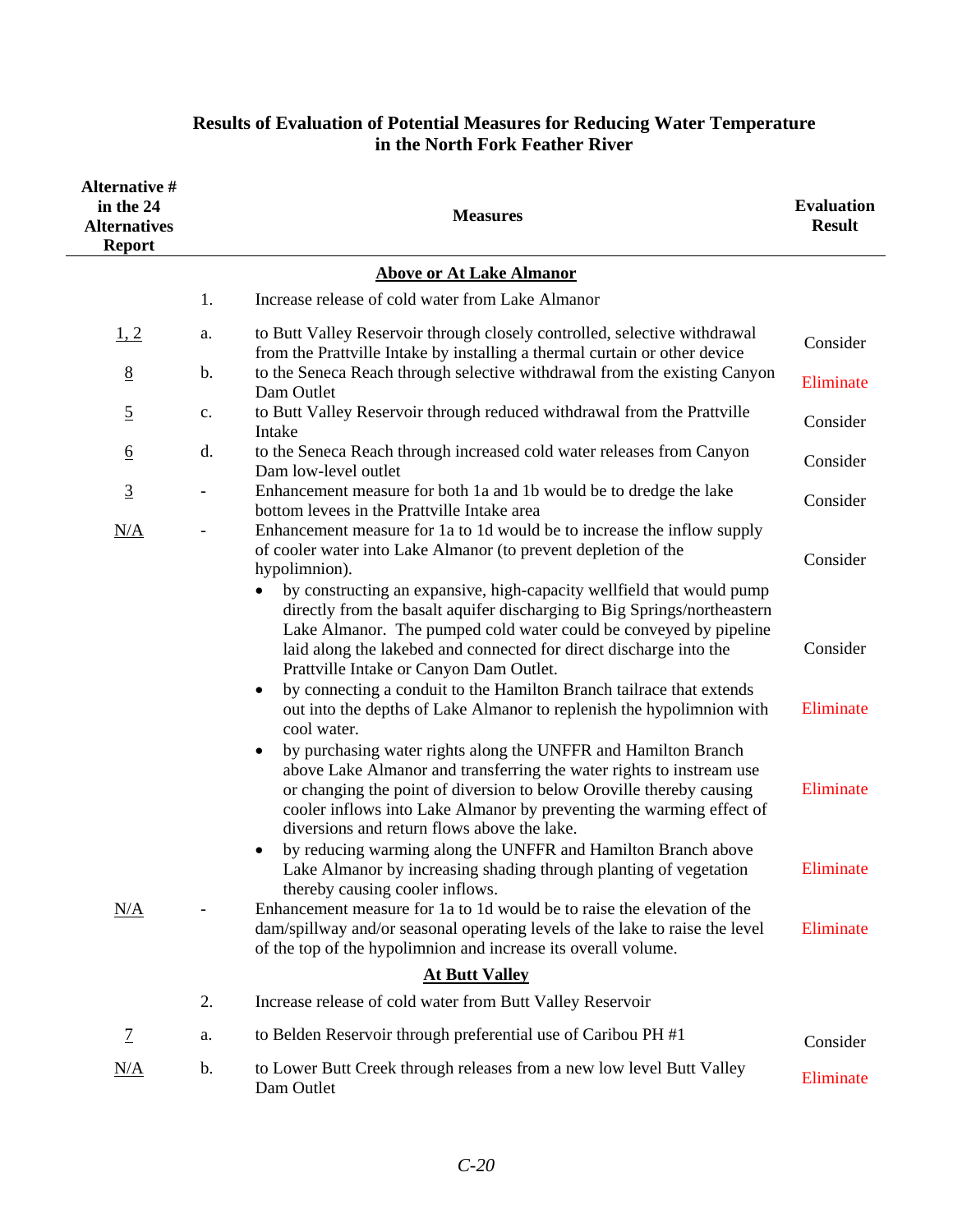| N/A            | c.                       | to Belden Reservoir by directly conveying Butt Valley PH discharge to<br>Caribou No.2 and/or Caribou No.1.                                                                                                                                                                                                                       | Consider  |
|----------------|--------------------------|----------------------------------------------------------------------------------------------------------------------------------------------------------------------------------------------------------------------------------------------------------------------------------------------------------------------------------|-----------|
| N/A            | $\qquad \qquad -$        | Enhancement measure for 3a would be to construct a "crossover" conduit<br>connecting Caribou No. 1 to Caribou No. 2.                                                                                                                                                                                                             | Consider  |
| $\overline{4}$ | $\overline{\phantom{a}}$ | Enhancement measure for both 3a and 3b would be to install a thermal<br>curtain across Butt Valley Reservoir near the Caribou Intakes.                                                                                                                                                                                           | Consider  |
| N/A            |                          | Enhancement measure for both 3a and 3b would be to raise the elevation of<br>the dam/spillway and/or seasonal operating levels of the reservoir to raise<br>the top of the hypolimnion and its overall volume.                                                                                                                   | Eliminate |
|                |                          | <b>Along Seneca Reach</b>                                                                                                                                                                                                                                                                                                        |           |
| N/A            | 3.                       | Reduce warming along the Seneca Reach by increasing shading through<br>planting of vegetation.                                                                                                                                                                                                                                   | Eliminate |
|                |                          | <b>Along Belden Reach</b>                                                                                                                                                                                                                                                                                                        |           |
|                | 4.                       | Increase release of cold water to the Belden Reach                                                                                                                                                                                                                                                                               |           |
| $\overline{9}$ | a.                       | by increasing release of cold water from Belden Dam Outlet/Oak Flat PH                                                                                                                                                                                                                                                           | Consider  |
| <u>18</u>      | $\mathbf b$ .            | by constructing a bypass pipeline to convey cold Seneca Reach flows<br>around Belden Reservoir to the Belden Reach.                                                                                                                                                                                                              | Consider  |
| N/A            | c.                       | by operating Caribou PH in strict peaking mode with several hours shut<br>down time to prevent mixing at the Caribou PH/Seneca confluence and<br>thereby allow cold Seneca Reach flows (enhanced by increasing Canyon<br>Dam releases to the Seneca Reach) to submerge in Belden Reservoir for<br>release to downstream reaches. | Consider  |
| N/A            | d.                       | by constructing a pipeline to convey cold Seneca Reach flows (enhanced<br>by increasing Canyon Dam releases to the Seneca Reach) to an appropriate<br>plunging location in Belden Reservoir.                                                                                                                                     | Consider  |
| N/A            | e.                       | by constructing a mechanical water cooling tower or chiller at a site                                                                                                                                                                                                                                                            |           |
| <u>14, 15</u>  |                          | below Belden Dam                                                                                                                                                                                                                                                                                                                 | Consider  |
| <u>14, 15</u>  |                          | at the Belden Adit                                                                                                                                                                                                                                                                                                               | Consider  |
| N/A            | 5.                       | Reduce warming along the lower Belden Reach by constructing a bypass<br>pipeline to convey warm East Branch flows directly into Rock Creek<br>Reservoir, bypassing the lower Belden Reach.                                                                                                                                       | Consider  |
| N/A            | 6.                       | Reduce warming of Belden reach by increasing shading through planting<br>of vegetation.                                                                                                                                                                                                                                          | Eliminate |
| <u>23</u>      | 7.                       | Reduce warming along the East Branch by increasing shading through<br>planting of vegetation.                                                                                                                                                                                                                                    | Consider  |
|                | 8.                       | Replace discharge of warm water into the UNFFR from the East Branch<br>with cooler water by collecting and discharging thermally stratified cold<br>water to the NFFR                                                                                                                                                            |           |
| 21             | a.                       | by constructing a new reservoir on the upper East Branch                                                                                                                                                                                                                                                                         | Eliminate |
| 22             | b.                       | by enlarging the existing reservoir on the upper East Branch                                                                                                                                                                                                                                                                     | Eliminate |
| N/A            | 9.                       | Replace discharge of warm water into the UNFFR from the East Branch<br>with cooler water by purchasing water rights and transferring the water<br>rights to instream use or changing the point of diversion to below Oroville<br>thereby causing cooler inflows into the UNFFR by preventing the warming                         | Eliminate |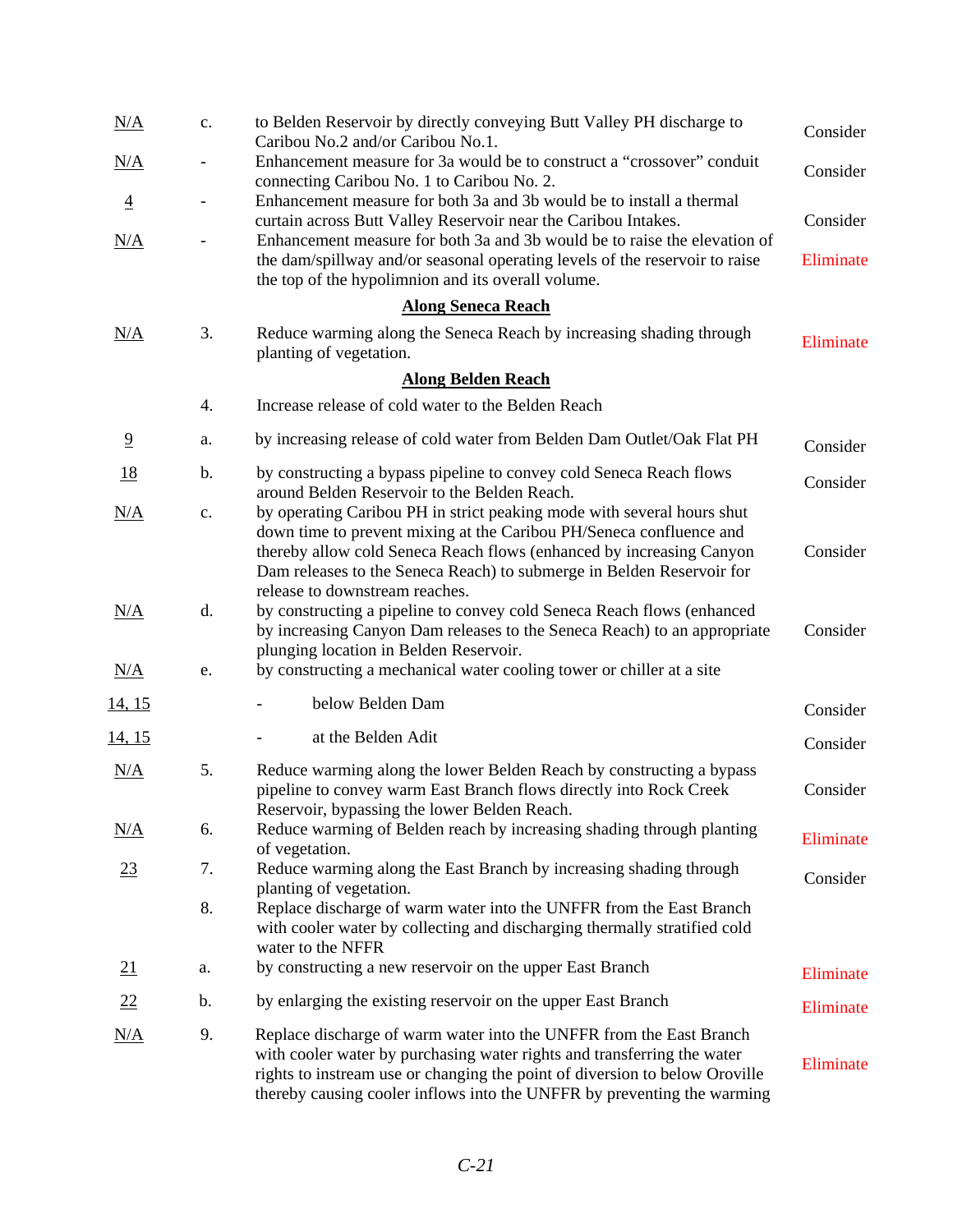|                  | 10.                      | effect of diversions and return flows along the East Branch above the<br>confluence.                                                                                                                                                                                                                                                                         |           |
|------------------|--------------------------|--------------------------------------------------------------------------------------------------------------------------------------------------------------------------------------------------------------------------------------------------------------------------------------------------------------------------------------------------------------|-----------|
| N/A              |                          | Reduce temperature of East Branch inflows to the NFFR by stream channel<br>restoration efforts in the upper East Branch watershed.                                                                                                                                                                                                                           | Eliminate |
|                  |                          | <b>Along Rock Creek Reach</b>                                                                                                                                                                                                                                                                                                                                |           |
|                  | 11.                      | Increase release of cold water to the Rock Creek Reach                                                                                                                                                                                                                                                                                                       |           |
| 10               | a.                       | by increasing release of cold water from Rock Creek Dam                                                                                                                                                                                                                                                                                                      | Consider  |
| 21               | $\mathbf b$ .            | by constructing a new reservoir on the upper Yellow Creek to collect and<br>discharge thermally stratified cold water to the UNFFR/Rock Creek<br>Reservoir.                                                                                                                                                                                                  | Eliminate |
| <u> 19</u>       | $\mathbf{c}.$            | by constructing a bypass pipeline to convey cold Yellow Creek/Chips<br>Creek flows around Rock Creek Reservoir to the Rock Creek Reach                                                                                                                                                                                                                       | Consider  |
| <u>14,15</u>     | d.                       | by constructing a mechanical water cooling tower or chiller at the site of<br>PG&E's Rogers Flat Station for discharge to the Rock Creek Reach                                                                                                                                                                                                               | Consider  |
| N/A              | e.                       | by constructing a bifurcation berm/wall/partition within Yellow Creek<br>channel and upstream of Rock Creek Reservoir to separate Yellow Creek<br>flows from Belden PH discharges and Belden Reach flows, thereby<br>preventing mixing and thus allowing cooler Yellow Creek flows to<br>submerge in Rock Creek Reservoir for release to downstream reaches. | Consider  |
| N/A              | f.                       | by constructing a bypass pipeline to convey cold Yellow Creek flows<br>directly to an appropriate plunging location in Rock Creek Reservoir                                                                                                                                                                                                                  | Consider  |
| <u>N/A</u>       | $\overline{\phantom{a}}$ | Enhancement measure for 11e would be to dredge a submerged channel in<br>Rock Creek Reservoir.                                                                                                                                                                                                                                                               | Consider  |
| N/A              |                          | Enhancement measure for 11e or 11f and the enhancement measure above<br>would be to construct a low level outlet at Rock Creek Dam.                                                                                                                                                                                                                          | Consider  |
| 13               | 12.                      | Increase release of cold water to the lower Rock Creek Reach by increasing<br>release of cold water to the Rock Creek Reach from Lower Bucks<br>Lake/Bucks Creek.                                                                                                                                                                                            | Consider  |
| N/A              | 13.                      | Reduce warming of Rock Creek reach by increasing shading through<br>planting of vegetation.                                                                                                                                                                                                                                                                  | Consider  |
|                  |                          | <b>Along Cresta Reach</b>                                                                                                                                                                                                                                                                                                                                    |           |
|                  | 14.                      | Increase release of cold water to the Cresta Reach                                                                                                                                                                                                                                                                                                           |           |
| $\overline{11}$  | a.                       | by increasing release of cold water from Cresta Dam                                                                                                                                                                                                                                                                                                          | Consider  |
| N/A              | b.                       | by increasing release of cold water to the Cresta Reach from Grizzly<br>Forebay/Grizzly Creek                                                                                                                                                                                                                                                                | Consider  |
| $\underline{20}$ | c.                       | by constructing a bypass pipeline to convey cold Buck Creek PH flows<br>around Cresta Reservoir to the Cresta Reach                                                                                                                                                                                                                                          | Consider  |
| N/A              | d.                       | by constructing a pipeline to convey all or a portion of the cold Buck Creek<br>PH flows directly into Cresta Reservoir thereby avoiding mixing with Rock<br>Creek flows thus allowing the cold Buck Creek PH flows to submerge in<br>Cresta Reservoir for release to downstream reaches.                                                                    | Consider  |
| <u>N/A</u>       |                          | Enhancement measure for 14d would be to construct a submerged channel<br>in Cresta Reservoir                                                                                                                                                                                                                                                                 | Consider  |
| <u>N/A</u>       |                          | Enhancement measure for 14d and the enhancement measure above would<br>be to construct a low level outlet at Cresta Dam                                                                                                                                                                                                                                      | Consider  |
| <u>14, 15</u>    | e.                       | by constructing a mechanical water cooling tower or chiller below Cresta                                                                                                                                                                                                                                                                                     | Consider  |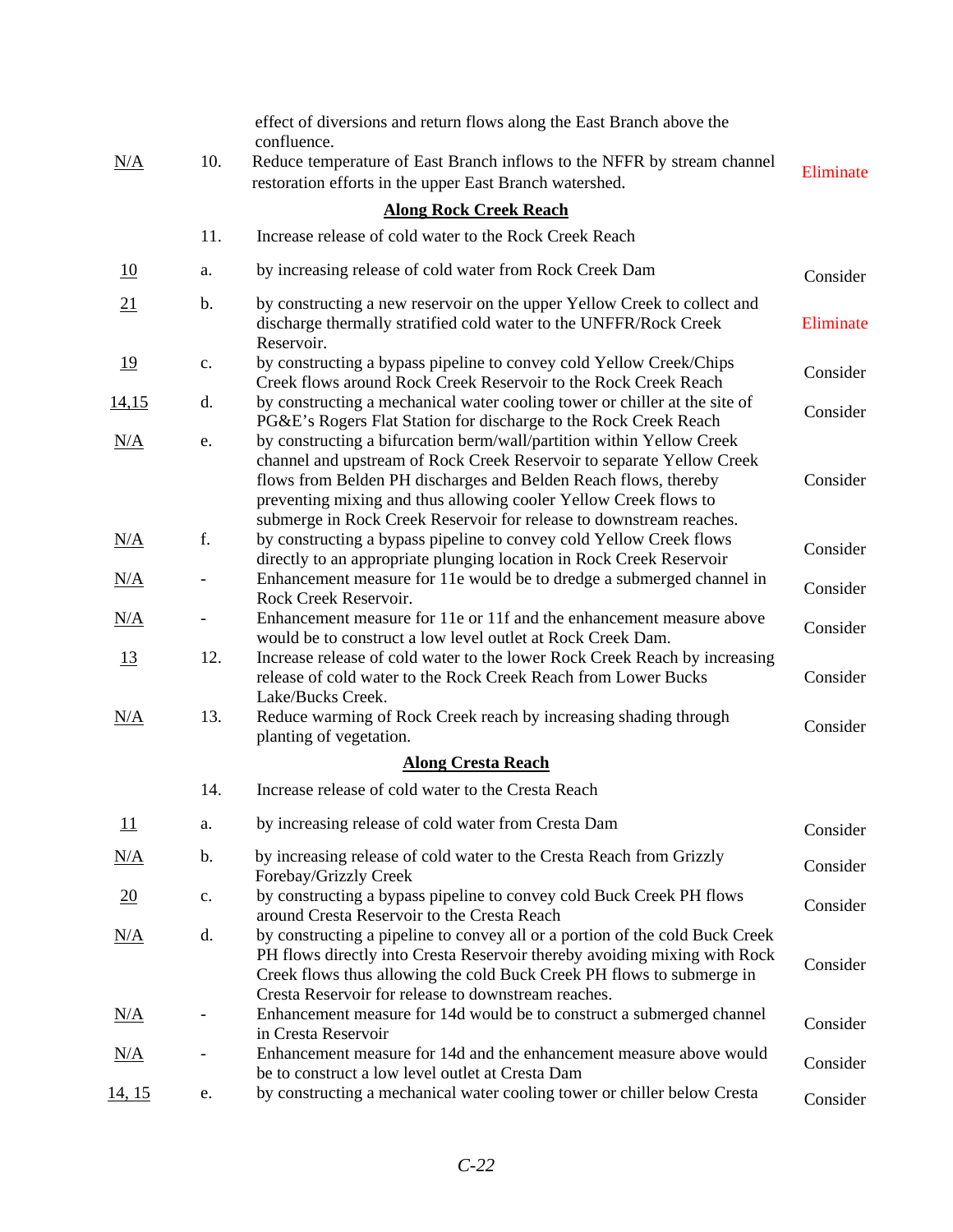|               |               | Dam                                                                                                                                                                                                                                   |           |
|---------------|---------------|---------------------------------------------------------------------------------------------------------------------------------------------------------------------------------------------------------------------------------------|-----------|
| N/A           | 15.           | Reduce warming of Cresta reach by increasing shading by planting veg                                                                                                                                                                  | Consider  |
|               |               | <b>Along Poe Reach</b>                                                                                                                                                                                                                |           |
|               | 16.           | Increase release of cold water to the Poe Reach                                                                                                                                                                                       | Consider  |
| 12            | a.            | by increasing release of cold water from Poe Dam                                                                                                                                                                                      | Consider  |
| 24            | $\mathbf b$ . | by releasing water to the Poe Reach directly from the Poe Adit                                                                                                                                                                        | Consider  |
| <u>14, 15</u> | c.            | by constructing a mechanical water cooling tower or chiller below Poe<br>Dam                                                                                                                                                          | Consider  |
| N/A           | 17.           | Reduce warming of Poe reach by increasing shading through planting of<br>vegetation.                                                                                                                                                  | Consider  |
|               |               | <b>Along All Reaches</b>                                                                                                                                                                                                              |           |
| 16            | 18.           | Increase release of cold water to all reaches by discharging cold water to<br>the reaches from water wells that are drilled into adjacent rock and<br>intercept and produce from fractures containing large volumes of cold<br>water. | Eliminate |
| <u>17</u>     | 19.           | Increase release of cold water to all reaches by discharging cold water to<br>the reaches from a pipeline that conveys cold water pumped from Lake<br>Oroville.                                                                       | Consider  |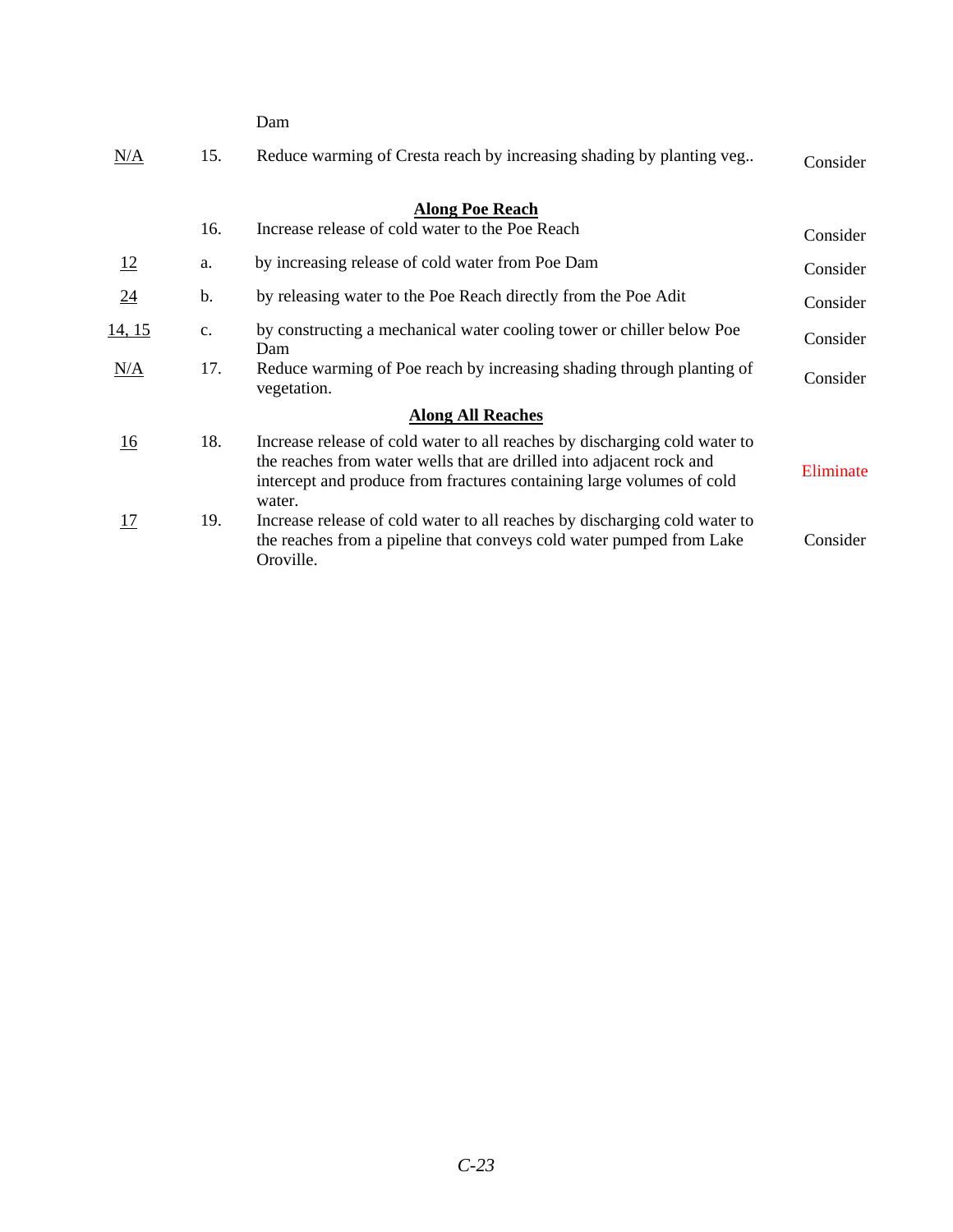|          |                    |                |                    |                  |                  |               | <b>NFFR</b>       | <b>NFFR</b>   | <b>EBNFFR</b> | <b>NFFR</b>      |                |
|----------|--------------------|----------------|--------------------|------------------|------------------|---------------|-------------------|---------------|---------------|------------------|----------------|
|          |                    |                |                    |                  | <b>Resultant</b> | <b>Belden</b> | below             | above         | above         | above            |                |
|          | Caribou No. 1      |                | Caribou No. 2      |                  | Caribou          | Forebay       | <b>Belden Dam</b> | <b>EBNFFR</b> | <b>NFFR</b>   | <b>Belden PH</b> |                |
|          | <b>Temperature</b> | Flow           | <b>Temperature</b> | <b>Flow</b>      | <b>Blend</b> *   | (BD1)         | (NF5)             | (NF7)         | <b>(EB1)</b>  | (NF8)            |                |
| Date     | $(^{\circ}C)$      | (cfs)          | $(^{\circ}C)$      | (cfs)            | $(^{\circ}C)$    | $(^{\circ}C)$ | $(^{\circ}C)$     | $(^{\circ}C)$ | $(^{\circ}C)$ | $(^{\circ}C)$    | <b>Remarks</b> |
| 07/12/03 | $---$              | 9              | 20.1               | 1076             | 20.1             | 19.7          | 18.8              | 18.9          | 22.5          | 20.8             | Part 1         |
| 07/13/03 | $---$              | 7              | 20.0               | 1172             | 20.0             | 19.8          | 19.0              | 18.9          | 22.4          | 20.7             | Part 1         |
| 07/14/03 | $\cdots$           | $\overline{0}$ | 20.2               | 1214             | 20.2             | 19.8          | 19.2              | 19.1          | 22.3          | 20.7             | Part 1         |
| 07/15/03 | $---$              | 14             | 20.5               | 1270             | 20.5             | 20.1          | 19.4              | 19.3          | 22.5          | 20.9             | Part 1         |
| 07/16/03 | $---$              | 57             | 20.6               | 1191             | 20.6             | 20.2          | 19.4              | 19.4          | 22.7          | 21.1             | Part 1         |
| 07/17/03 | $---$              | 66             | 21.0               | 1250             | 21.0             | 20.3          | 19.6              | 19.5          | 22.8          | 21.1             | Part 1         |
| 07/18/03 | 16.4               | 893            | $---$              | 67               | 16.4             | 19.1          | 18.3              | 19.1          | 23.2          | 21.3             | Part 2         |
| 07/19/03 | 16.8               | 940            | $---$              | 21               | 16.8             | 17.5          | 17.2              | 18.6          | 23.8          | 21.2             | Part 2         |
| 07/20/03 | 17.0               | 994            | $---$              | 12               | 17.0             | 17.3          | 17.1              | 18.5          | 24.4          | 21.4             | Part 2         |
| 07/21/03 | 17.5               | 996            | $---$              | $\boldsymbol{0}$ | 17.5             | 17.6          | 17.2              | 18.8          | 25.4          | 22.0             | Part 2         |
| 07/22/03 | 17.8               | 996            | $---$              | $\overline{0}$   | 17.8             | 17.8          | 17.4              | 19.0          | 25.8          | 22.1             | Part 2         |
| 07/23/03 | 18.0               | 997            | $---$              | 9                | 18.0             | 18.1          | 17.6              | 19.0          | 26.4          | 22.3             | Part 2         |
| 07/24/03 | 18.4               | 992            | $---$              | 3                | 18.4             | 18.4          | 17.8              | 19.0          | 25.8          | 22.0             | Part 2         |
| 07/25/03 | 18.4               | 564            | $---$              | 3                | 18.4             | 19.8          | 18.1              | 19.0          | 25.1          | 21.8             | Part 2         |
| 07/26/03 | 18.4               | 628            | 23.0               | 897              | 21.1             | 20.9          | 18.5              | 19.1          | 24.7          | 21.6             | Part 3         |
| 07/27/03 | 18.8               | 495            | 23.0               | 1001             | 21.6             | 21.3          | 19.4              | 19.6          | 24.5          | 21.7             | Part 3         |
| 07/28/03 | 19.1               | 495            | 23.0               | 842              | 21.5             | 21.4          | 20.0              | 20.4          | 24.9          | 22.4             | Part 3         |
| 07/29/03 | 19.0               | 552            | 23.4               | 904              | 21.7             | 21.5          | 20.1              | 20.6          | 25.4          | 22.9             | Part 3         |
| 07/30/03 | 19.1               | 460            | 23.2               | 874              | 21.8             | 21.7          | 20.5              | 20.7          | 25.6          | 23.0             | Part 3         |

**Table 1 Summary of Observed Mean Daily Water Temperatures during July 2003 Caribou Special Test** 

*\* Based on mass balance calculations.*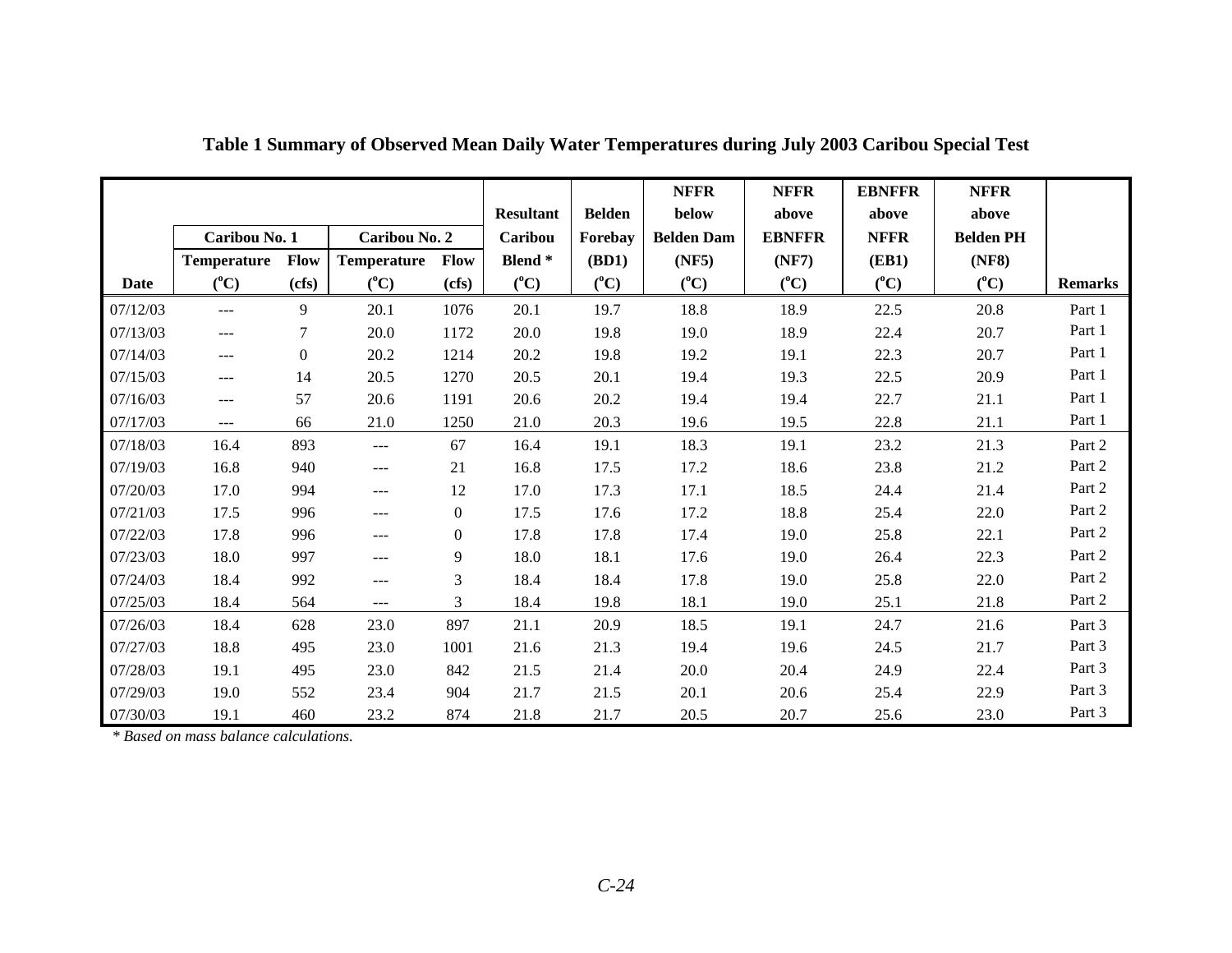|          |                    |             | <b>NFFR</b>      | <b>NFFR</b>        | <b>NFFR</b>     | <b>NFFR</b>       | <b>NFFR</b>      | <b>NFFR</b> |                |
|----------|--------------------|-------------|------------------|--------------------|-----------------|-------------------|------------------|-------------|----------------|
|          |                    |             | below Rock       | above              | above Rock      | below             | above            | below       |                |
|          | <b>Belden PH</b>   |             | <b>Creek Dam</b> | <b>Bucks Creek</b> | <b>Creek PH</b> | <b>Cresta Dam</b> | <b>Cresta PH</b> | Poe Dam     |                |
|          | <b>Temperature</b> | <b>Flow</b> | (NF9)            | (NF12)             | (NF13)          | (NF14)            | (NF16)           |             |                |
| Date     | $(^{\circ}C)$      | (cfs)       | $(^{\circ}C)$    | $(^{\circ}C)$      | $(^{\circ}C)$   | $(^{\circ}C)$     | $(^{\circ}C)$    | $({}^0C)$   | <b>Remarks</b> |
| 07/12/03 | 19.6               | 984         | 19.8             | 20.1               | 18.2            | 19.4              | 19.8             | 19.6        | Part 1         |
| 07/13/03 | 19.8               | 1086        | 19.9             | 20.2               | 18.2            | 19.5              | 20.0             | 19.9        | Part 1         |
| 07/14/03 | 19.8               | 1172        | 19.8             | 20.0               | 18.1            | 19.6              | 19.9             | 19.9        | Part 1         |
| 07/15/03 | 20.1               | 1140        | 20.1             | 20.3               | 18.3            | 19.7              | 20.1             | 19.9        | Part 1         |
| 07/16/03 | 20.2               | 1221        | 20.2             | 20.5               | 18.4            | 19.9              | 20.2             | 20.2        | Part 1         |
| 07/17/03 | 20.3               | 1199        | 20.2             | 20.5               | 18.4            | 19.9              | 20.3             | 20.3        | Part 1         |
| 07/18/03 | 19.5               | 900         | 20.4             | 20.7               | 18.5            | 20.0              | 20.4             | 20.3        | Part 2         |
| 07/19/03 | 17.8               | 913         | 19.7             | 21.1               | 18.8            | 20.2              | 20.8             | 20.5        | Part 2         |
| 07/20/03 | 17.4               | 903         | 19.1             | 21.0               | 18.7            | 19.6              | 20.6             | 20.2        | Part 2         |
| 07/21/03 | 17.6               | 957         | 19.3             | 21.3               | 19.0            | 19.6              | 20.9             | 20.0        | Part 2         |
| 07/22/03 | 17.9               | 962         | 19.6             | 21.5               | 19.2            | 19.8              | 21.0             | 20.1        | Part 2         |
| 07/23/03 | 18.2               | 944         | 19.9             | 21.7               | 19.3            | 20.1              | 21.2             | 20.4        | Part 2         |
| 07/24/03 | 18.4               | 932         | 19.8             | 21.4               | 19.1            | 20.1              | 21.2             | 20.5        | Part 2         |
| 07/25/03 | 19.5               | 1352        | 19.9             | 21.1               | 18.8            | 19.9              | 21.0             | 20.3        | Part 2         |
| 07/26/03 | 20.8               | 1441        | 20.7             | 21.1               | 18.8            | 20.1              | 20.5             | 20.4        | Part 3         |
| 07/27/03 | 21.3               | 1323        | 21.2             | 21.2               | 19.8            | 20.6              | 21.0             | 20.8        | Part 3         |
| 07/28/03 | 21.4               | 1318        | 21.5             | 21.8               | 20.5            | 21.4              | 21.7             | 21.4        | Part 3         |
| 07/29/03 | 21.5               | 1413        | 21.7             | 22.4               | 22.3            | 21.7              | 22.2             | 22.0        | Part 3         |
| 07/30/03 | 21.7               | 1361        | 22.0             | 22.7               | 23.0            | 22.1              | 22.7             | 22.4        | Part 3         |

**Table 1 Summary of Observed Water Temperatures during July 2003 Caribou Special Test (Continued)**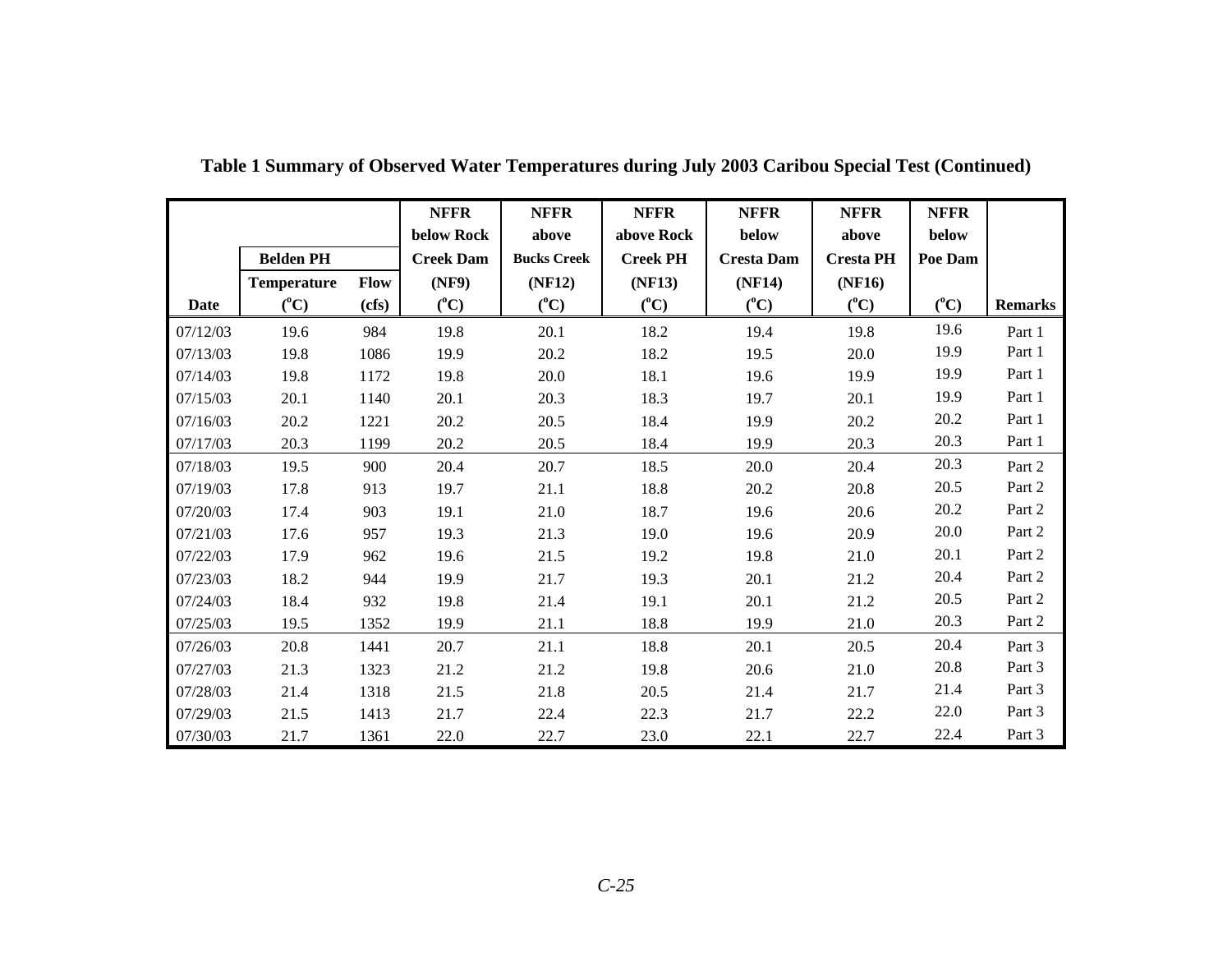

# *C-26*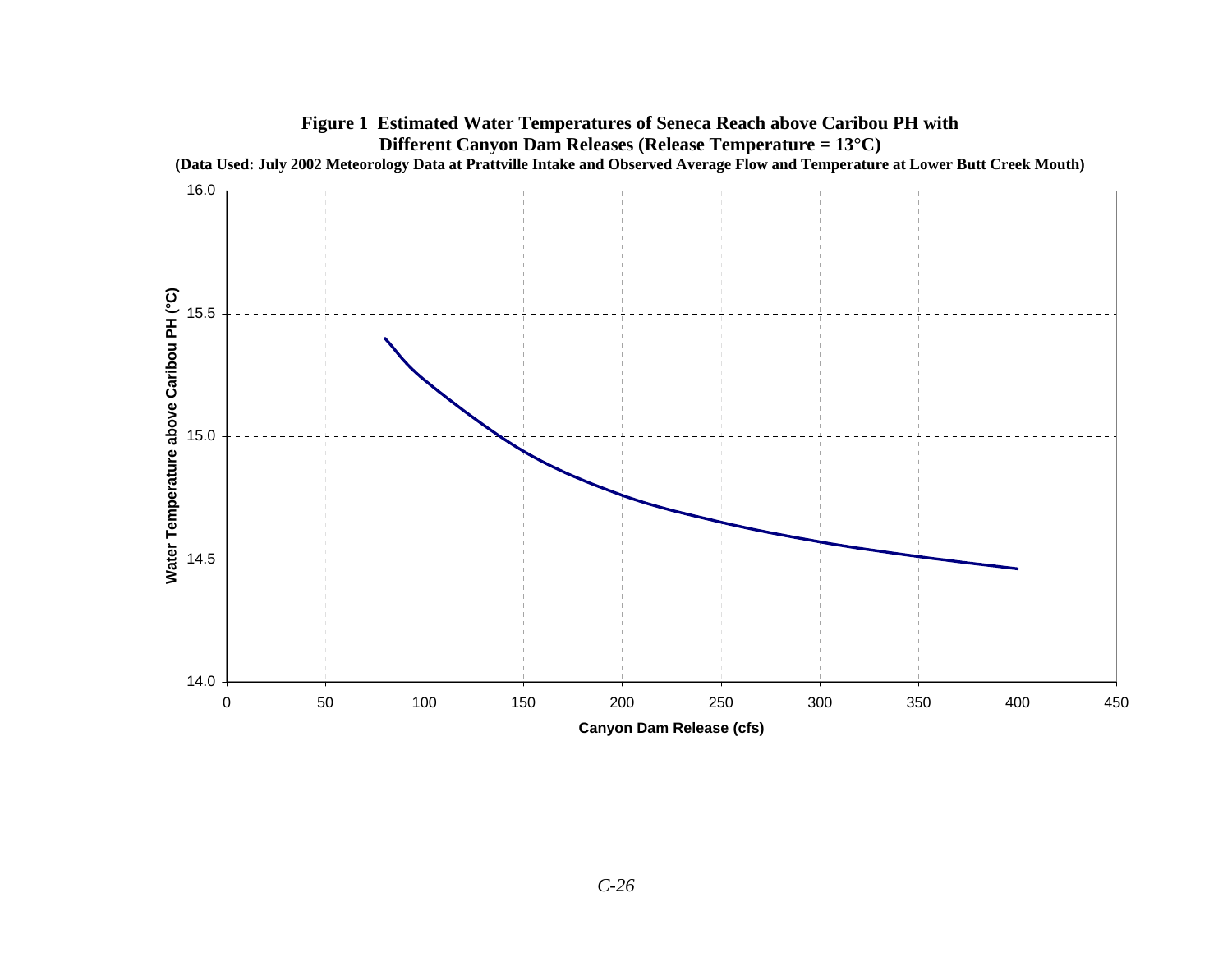

**Figure 2 Estimated Water Temperature at Butt Valley PH for a Range of Groundwater Diversions at Prattville Intake (Groundwater Temperature = 8°C)**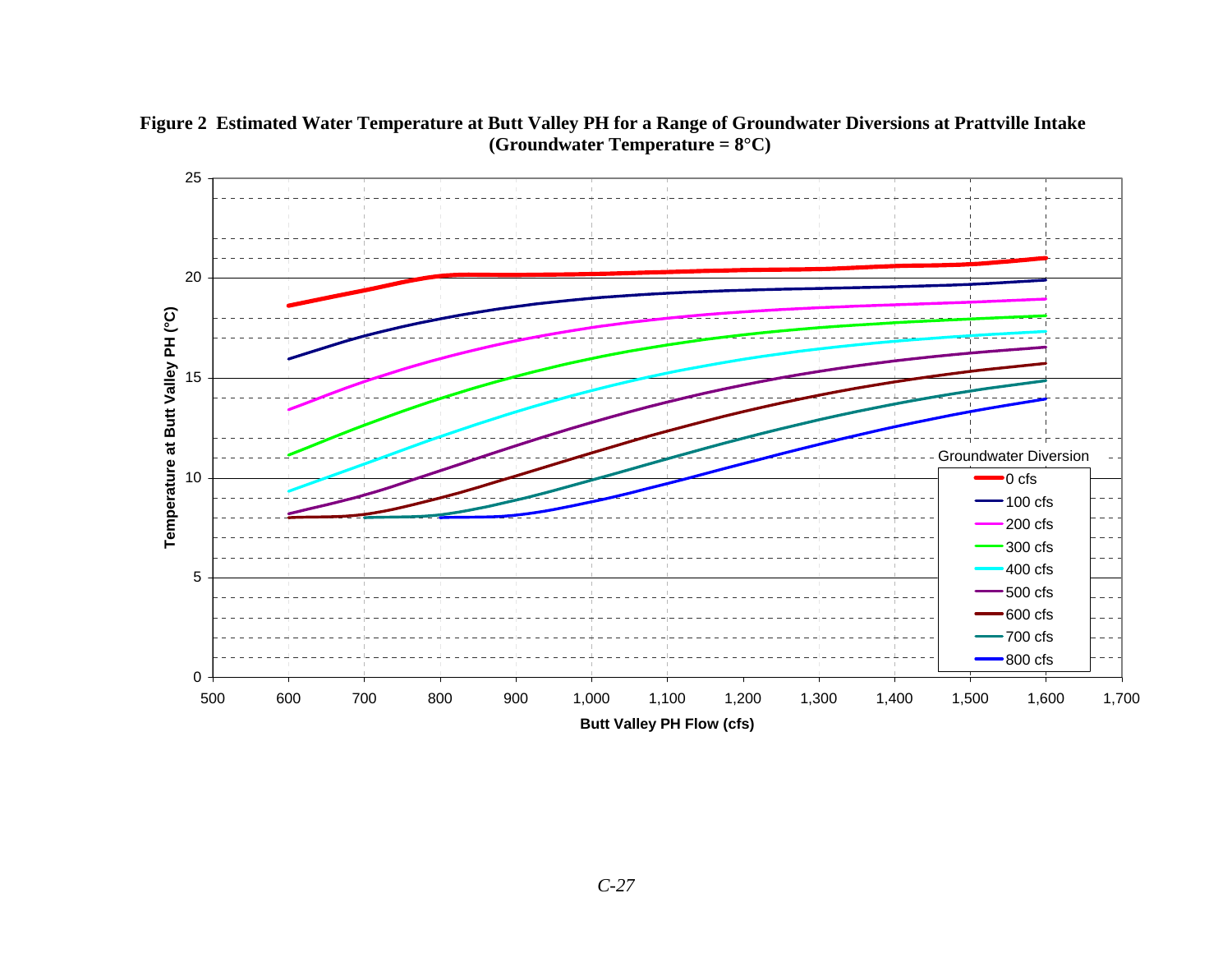

**Figure 3 Observed Mean Daily Temperatures along NFFR during July 2003 Caribou Special Test**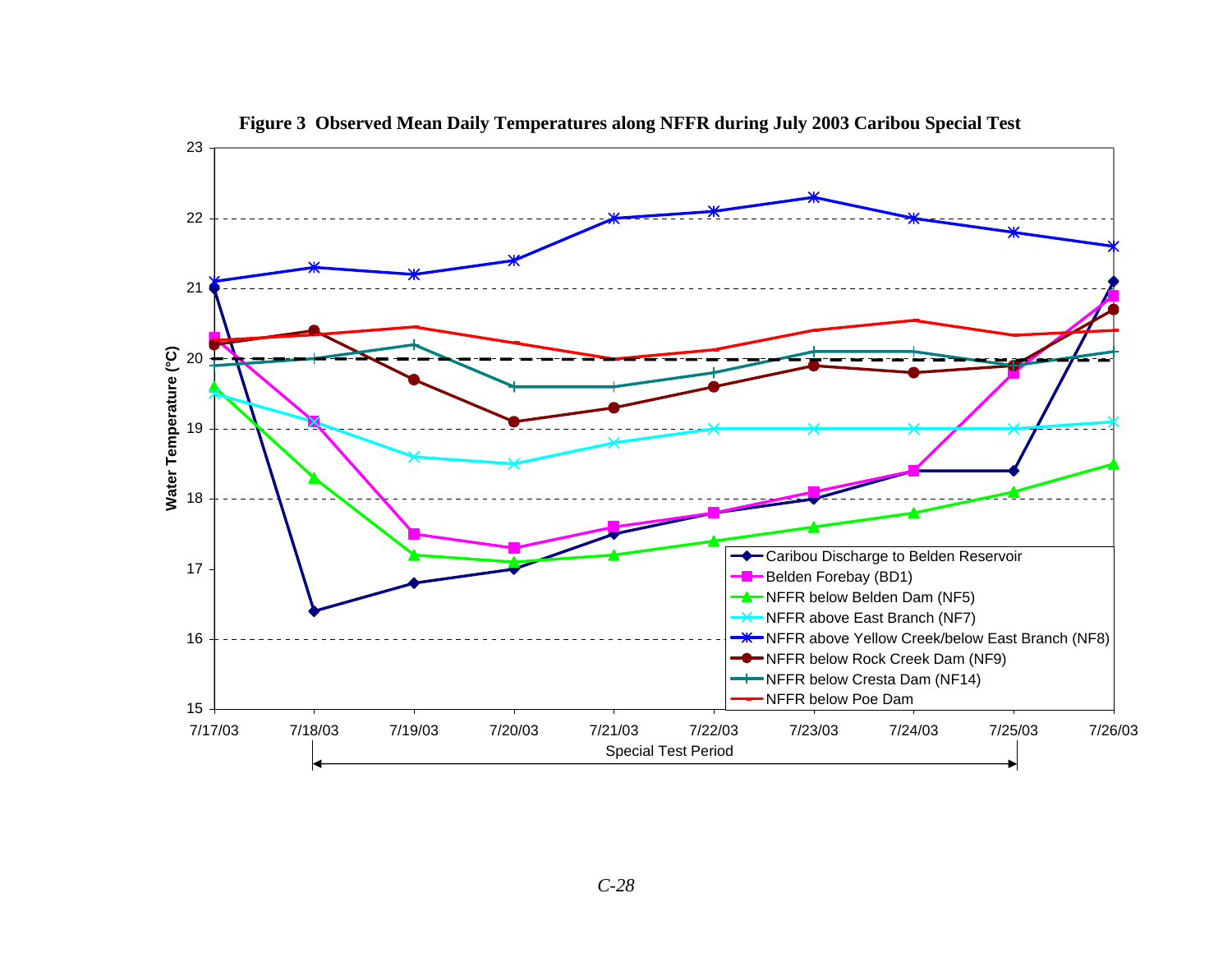

**Figure 4 Simulated July 2002 Mean Daily Water Temperatures of Belden Reach above EBNFFR Confluence for a Range of Dam Releases and Release Temperatures**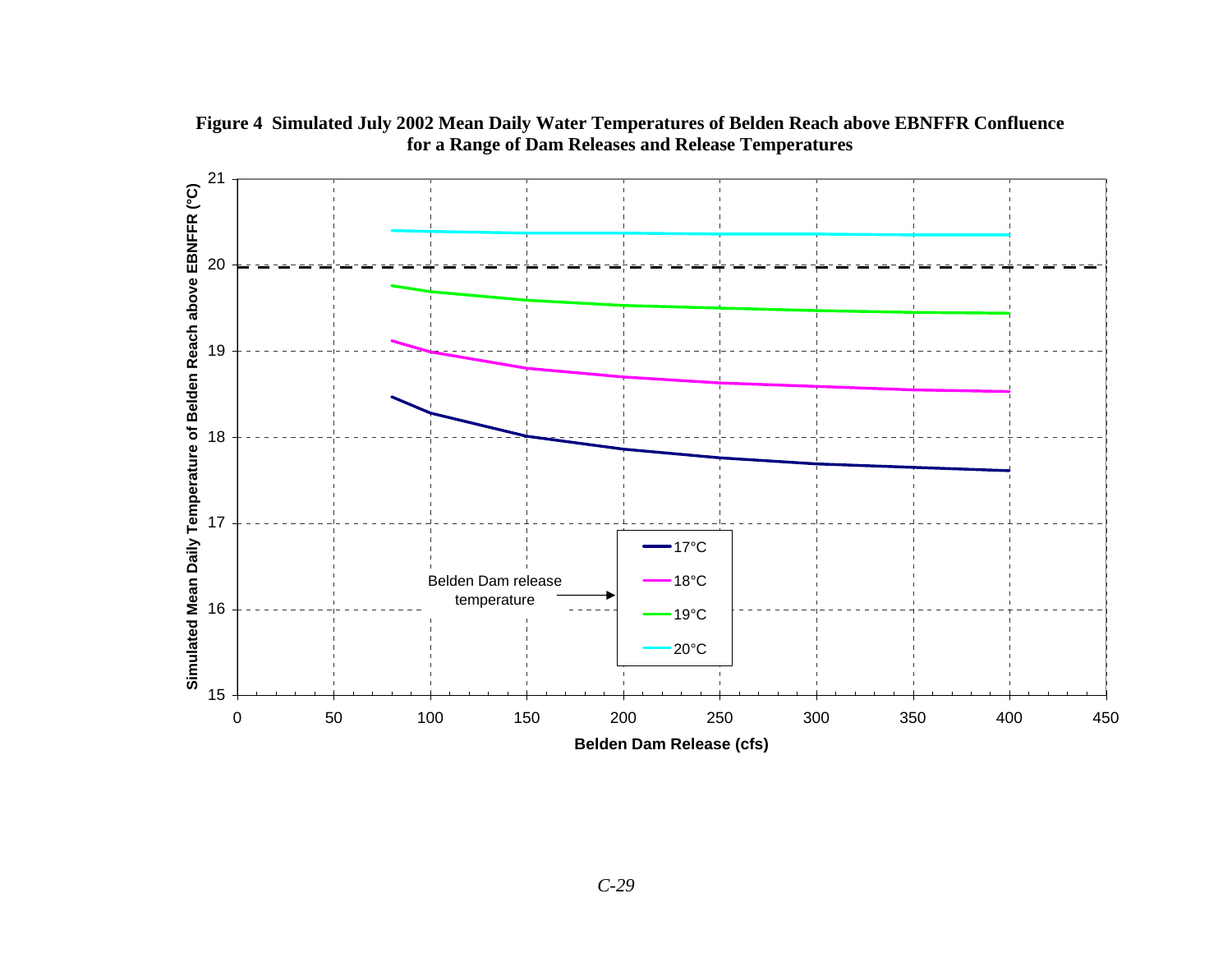

### **Figure 5 Observed Mean Daily Temperatures Indicating Possible Belden Reservoir Stratification during July 2003 Caribou Special Test**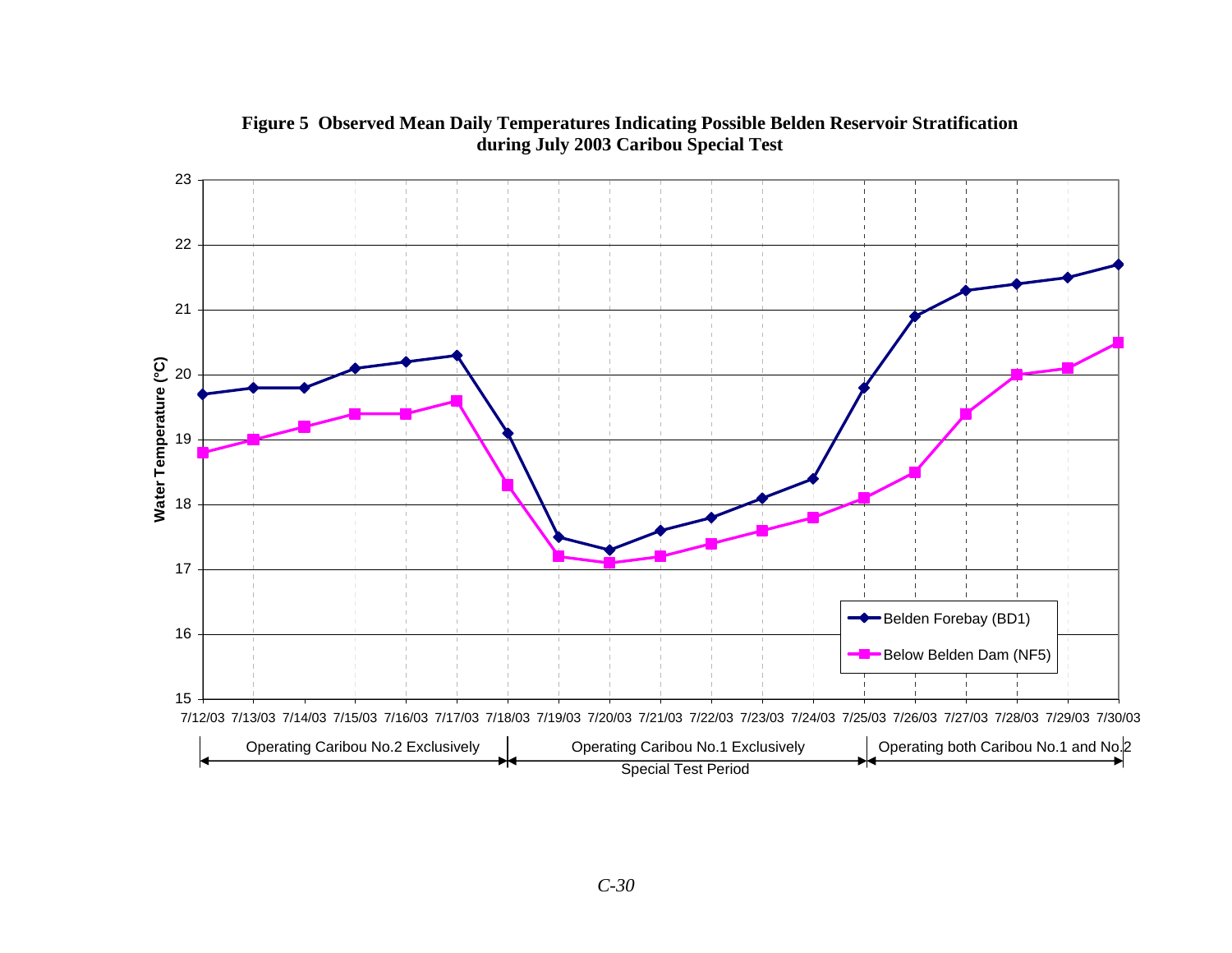

**Figure 6 Possible Plunging Location (Location A) at Belden Reservoir for Cold Seneca Reach Flows**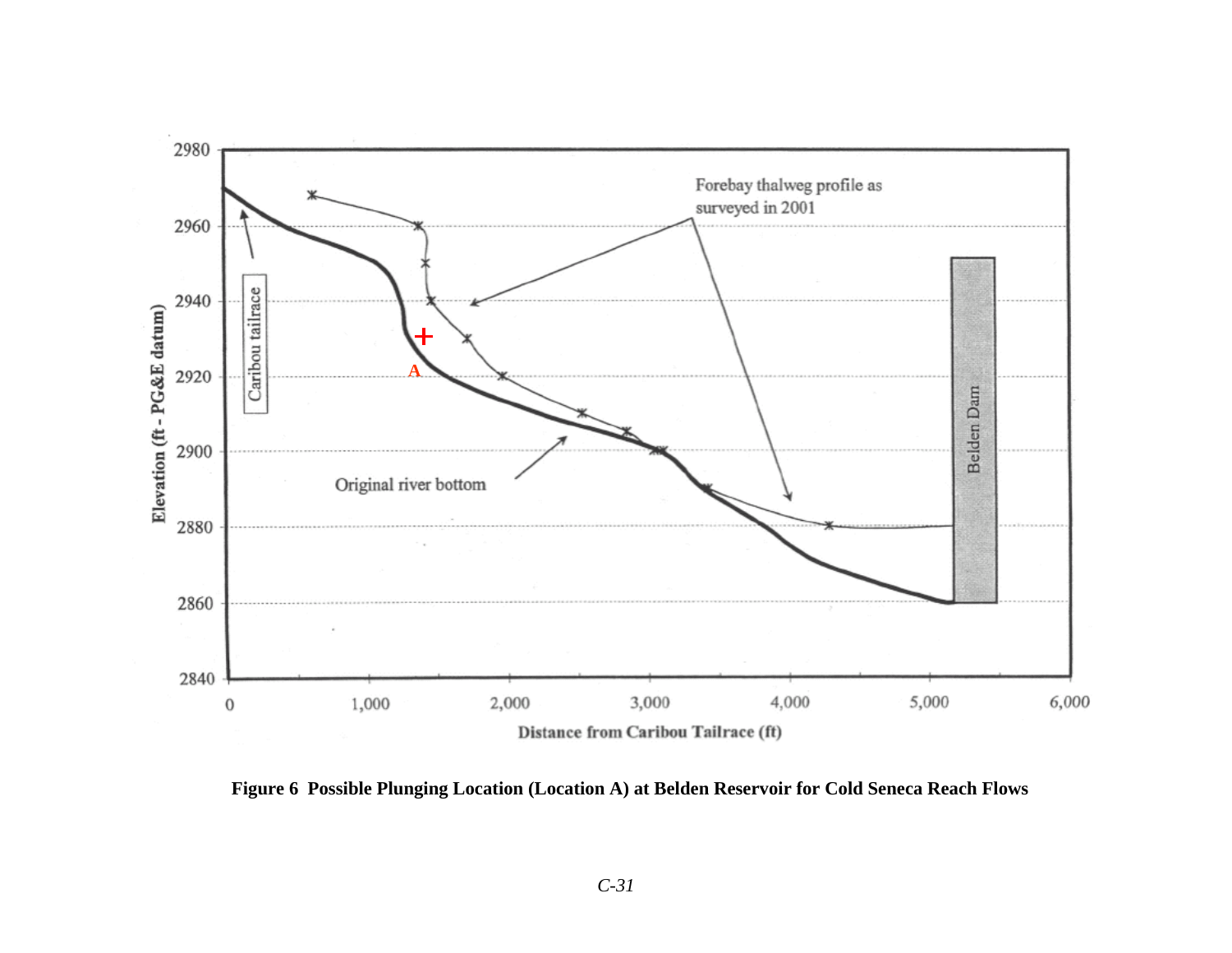

#### **Figure 7 Water Temperature Reduction below Belden Dam for Different Flows through Mechanical Cooling Tower or Chiller and Different Degrees of Cooling (Assumption: July Required Release in Dry Year = 130 cfs; Inflow Temperature = 19.4°C)**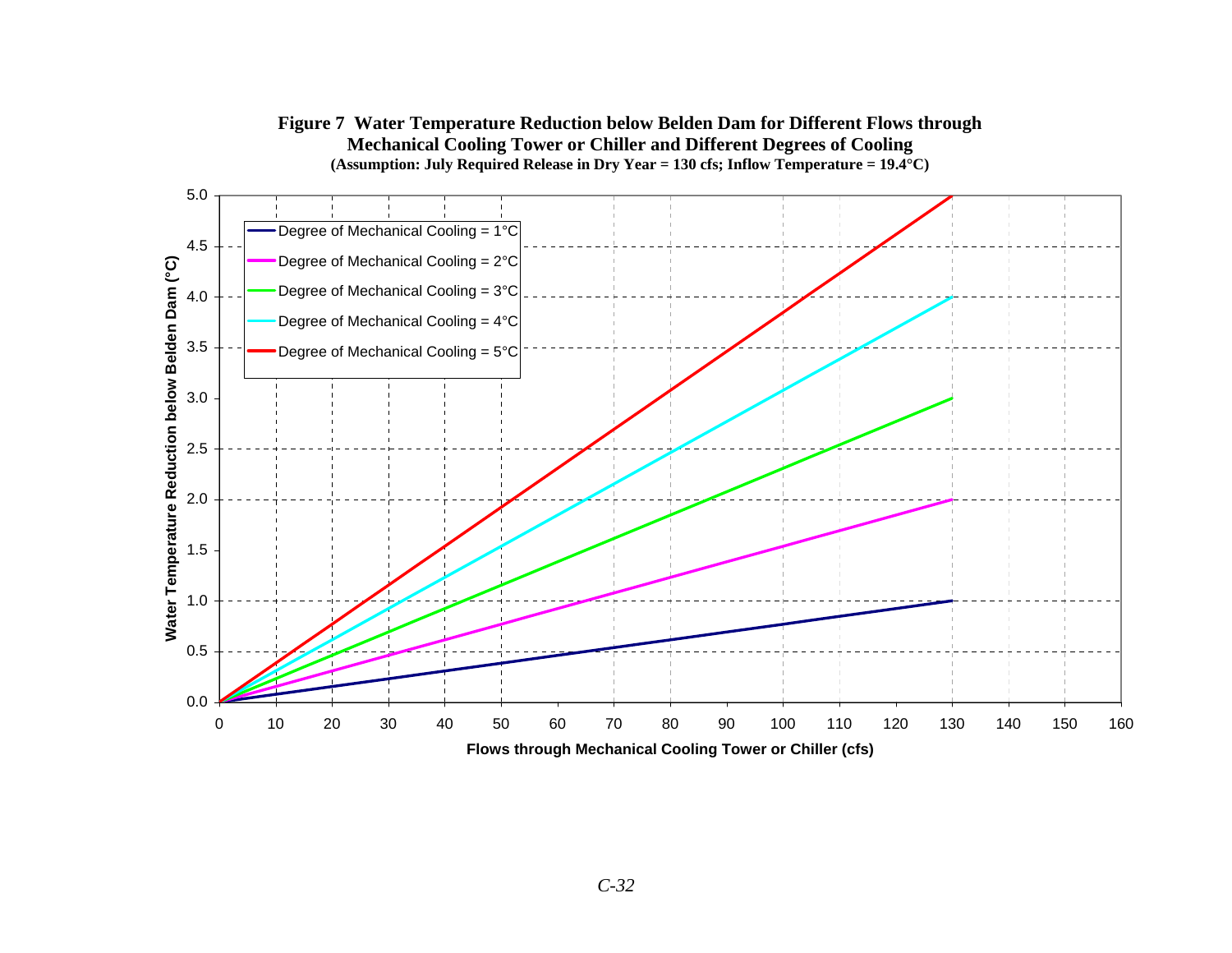

**Figure 8 Simulated July 2002 Mean Daily Water Temperatures of Rock Creek Reach above Bucks Creek Confluence for a Range of Dam Releases and Release Temperatures**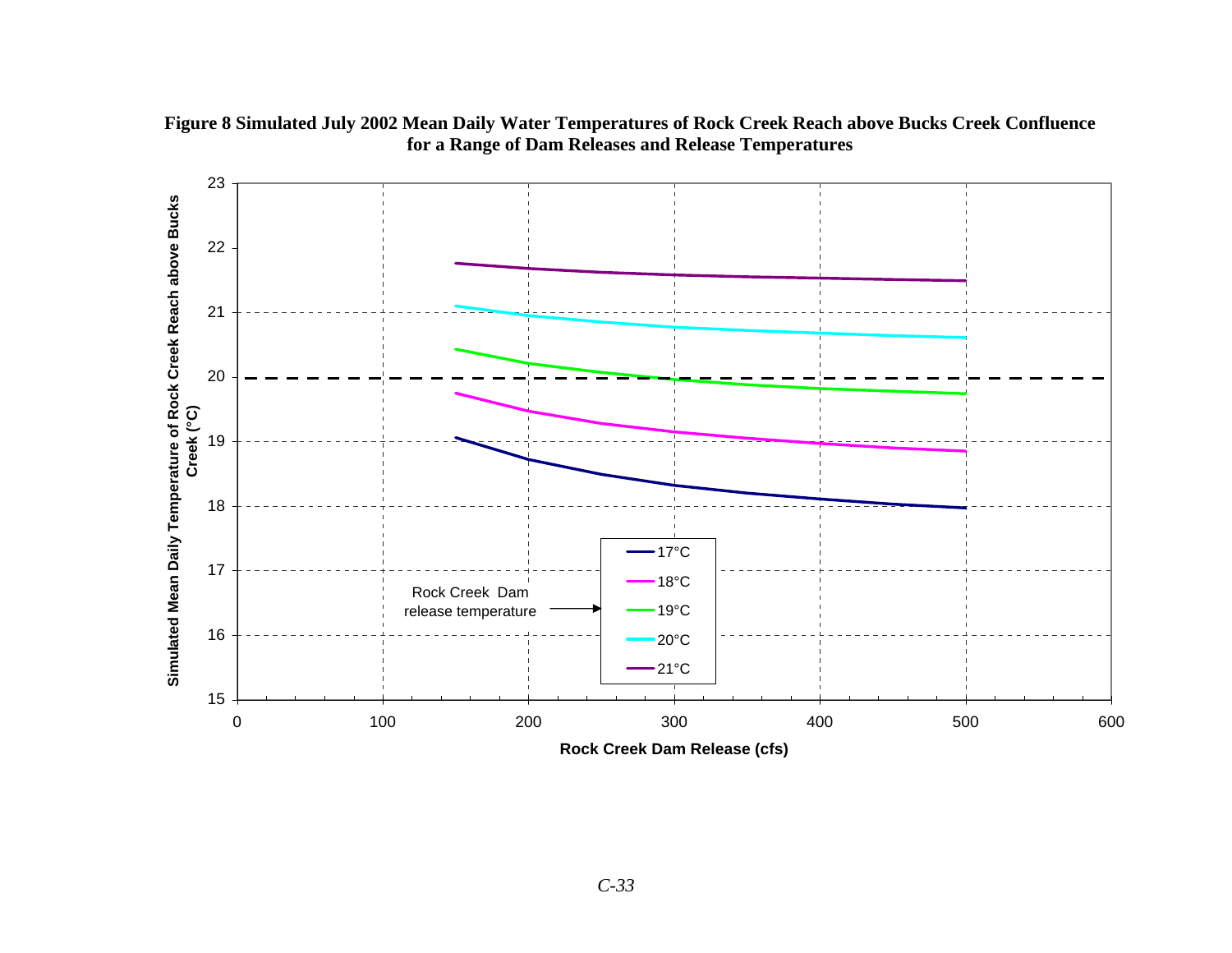#### **Figure 9 Water Temperature Reduction below Rock Creek Dam for Different Flows through Mechanical Cooling Tower or Chiller and Different Degrees of Cooling (Assumption: July Required Release in Dry Year = 150 cfs; Inflow Temperature = 21.3°C)**

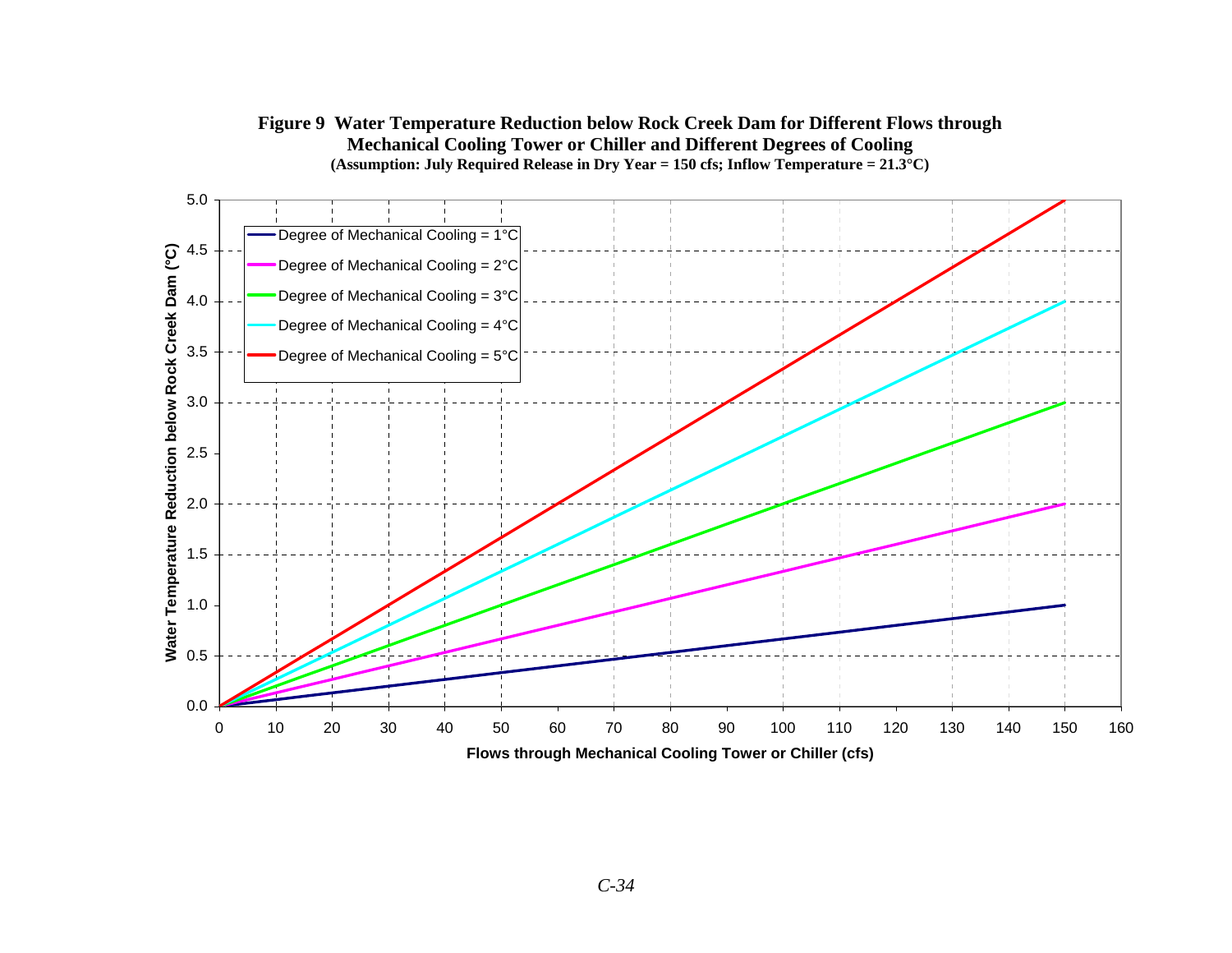

**Figure 10 Observed Mean Daily Temperatures Indicating Possible Rock Creek Reservoir Stratification during July 2003 Caribou Special Test**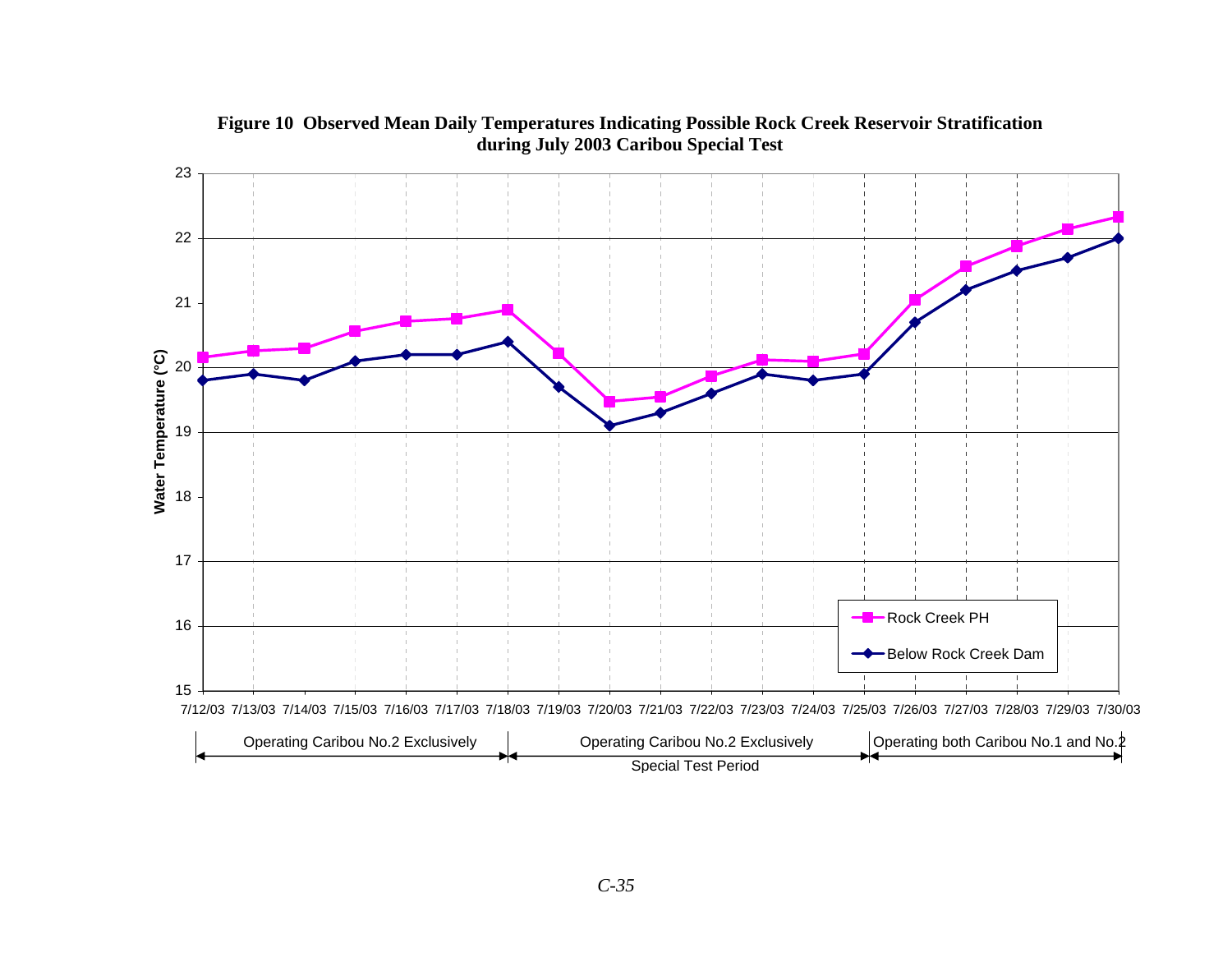

**Figure 11 Schematic of Yellow Creek/Belden Powerhouse Bifurcation Berm/Wall/Partition**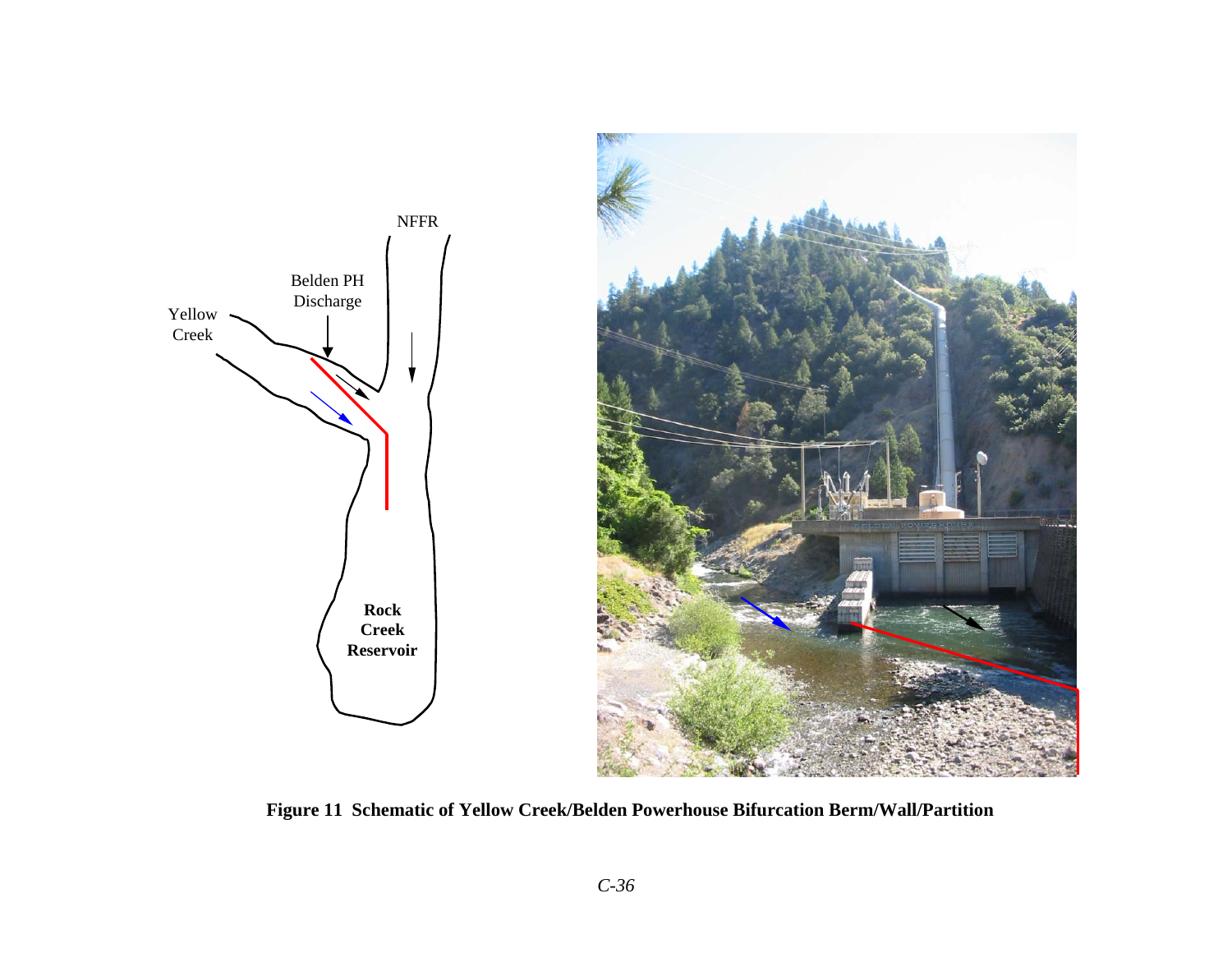

**Figure 12 Simulated July 2002 Mean Daily Water Temperatures of Cresta Reach above Cresta PH for a Range of Dam Releases and Release Temperatures**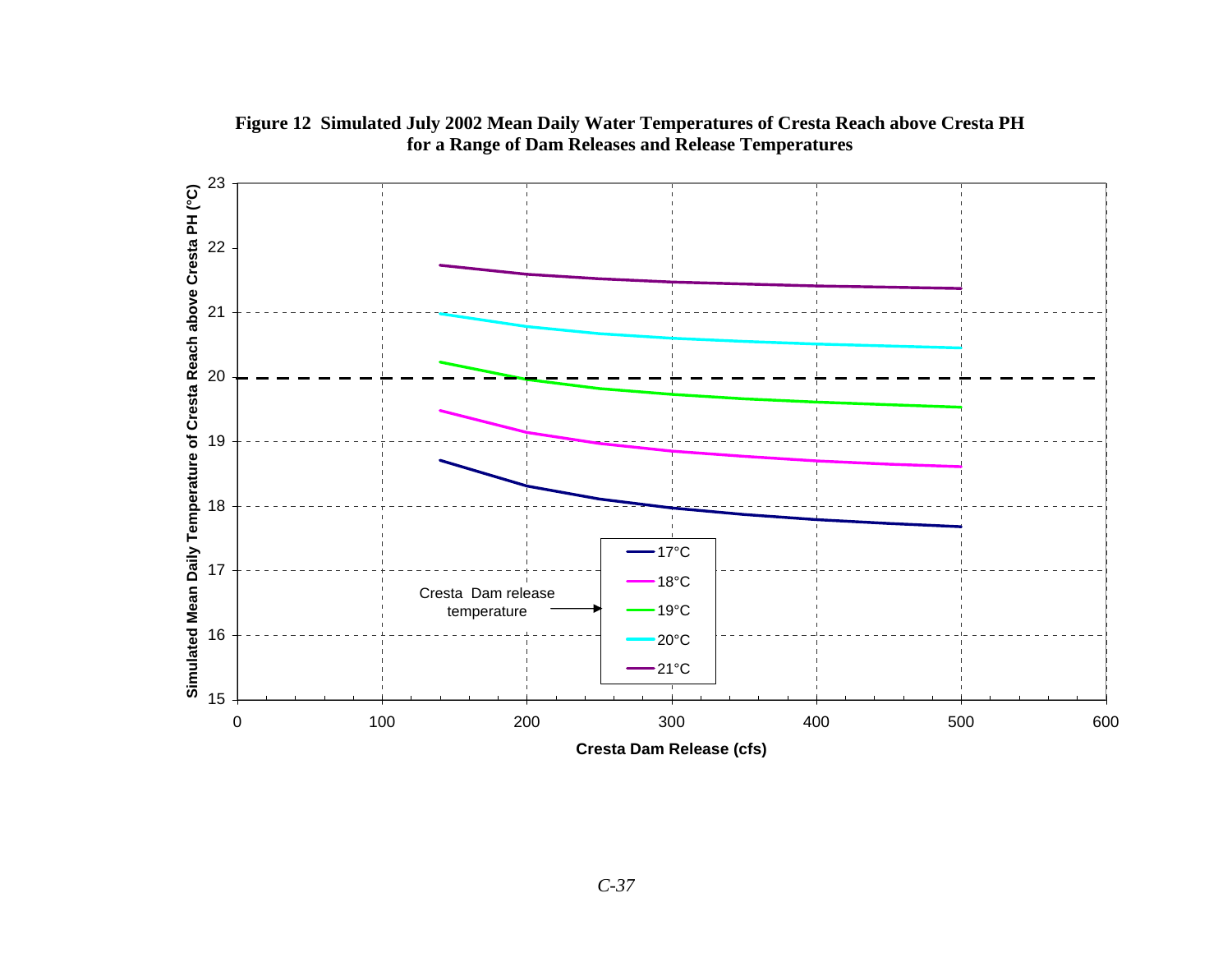

**Figure 13 Observed Mean Daily Temperatures Indicating No Possible Cresta Reservoir Stratification during July 2003 Caribou Special Test**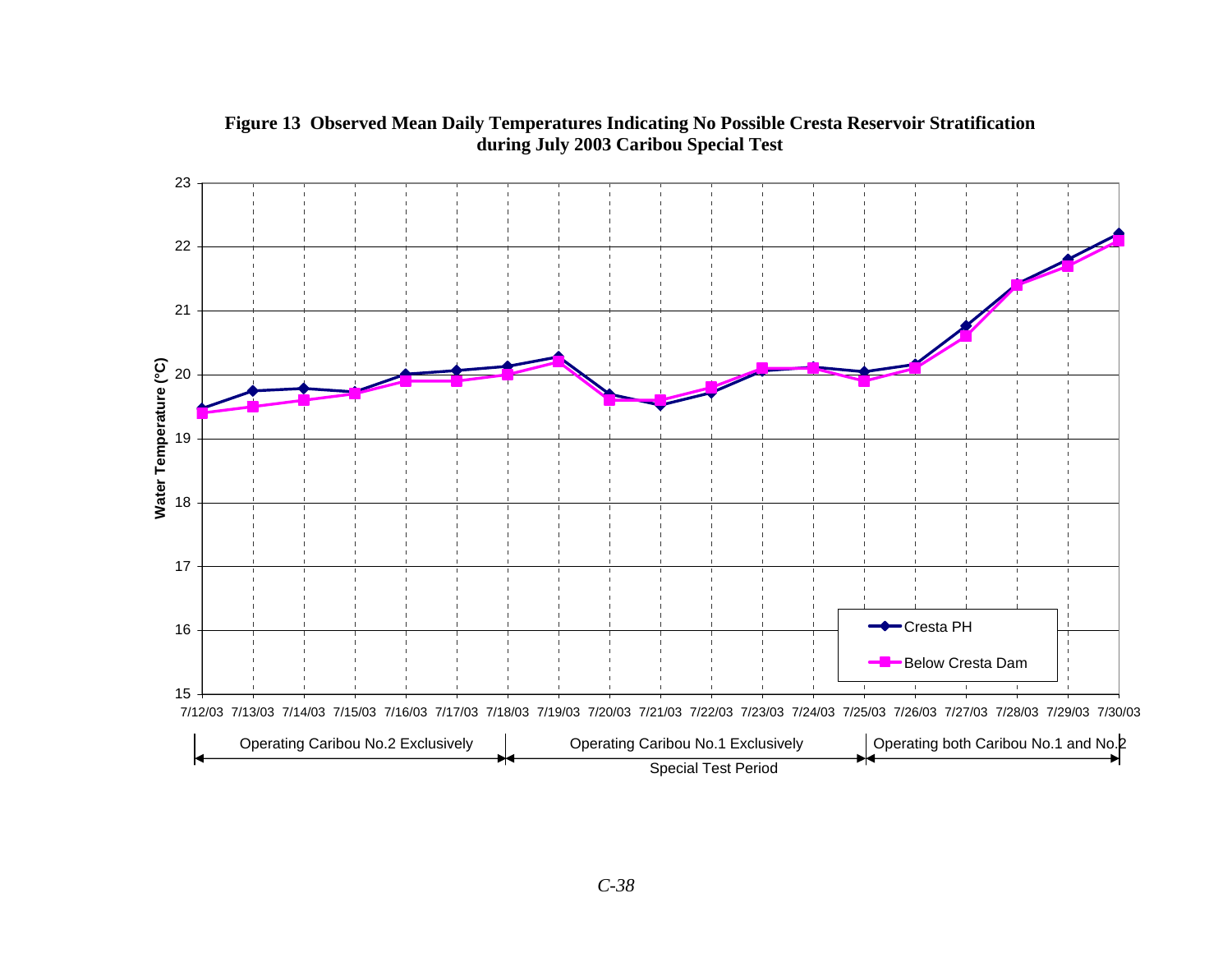

**Figure 14 Simulated July 2002 Mean Daily Water Temperatures of Poe Reach above Poe PH for a Range of Dam Releases and Release Temperatures**